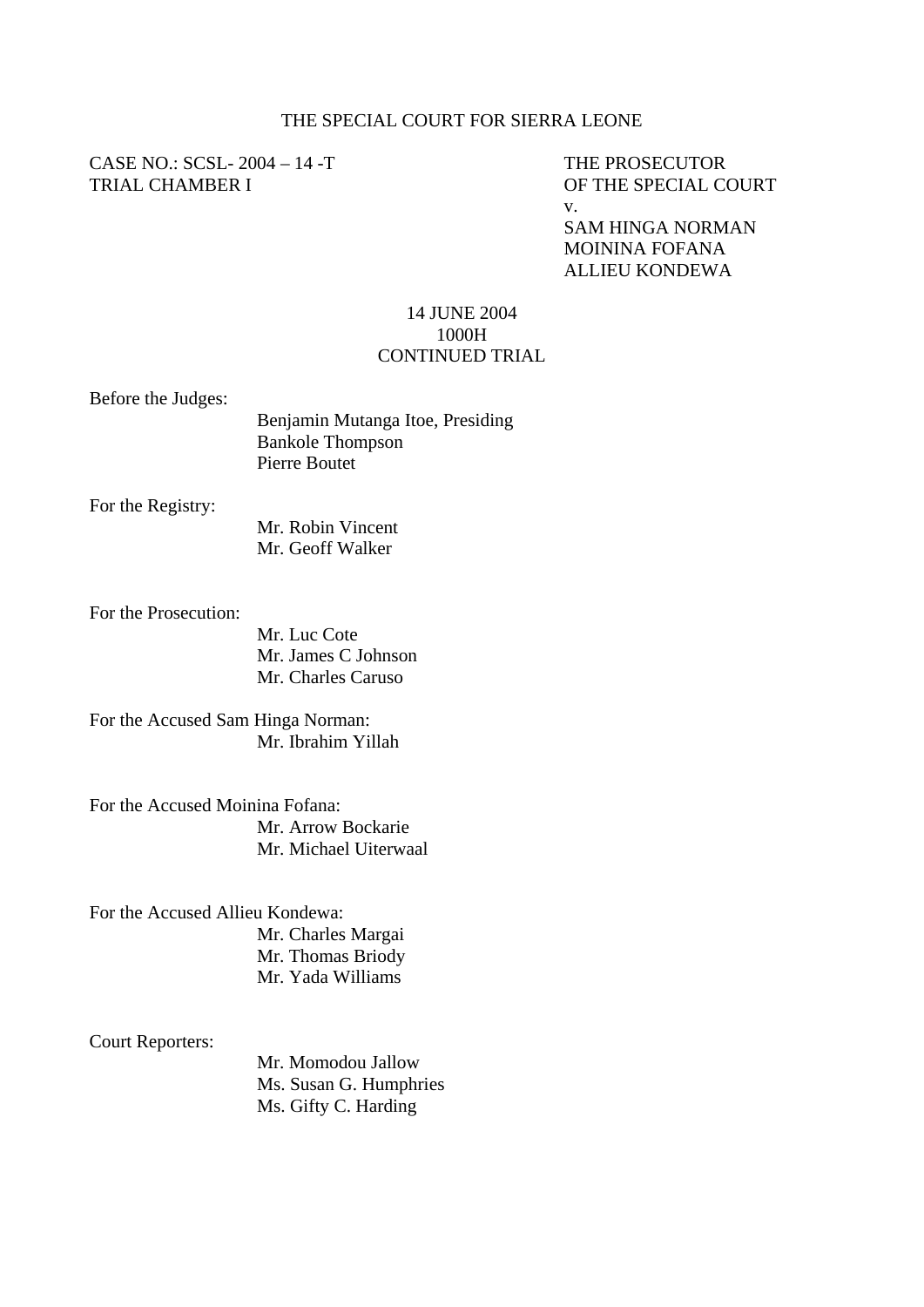## INDEX

## **EXHIBITS**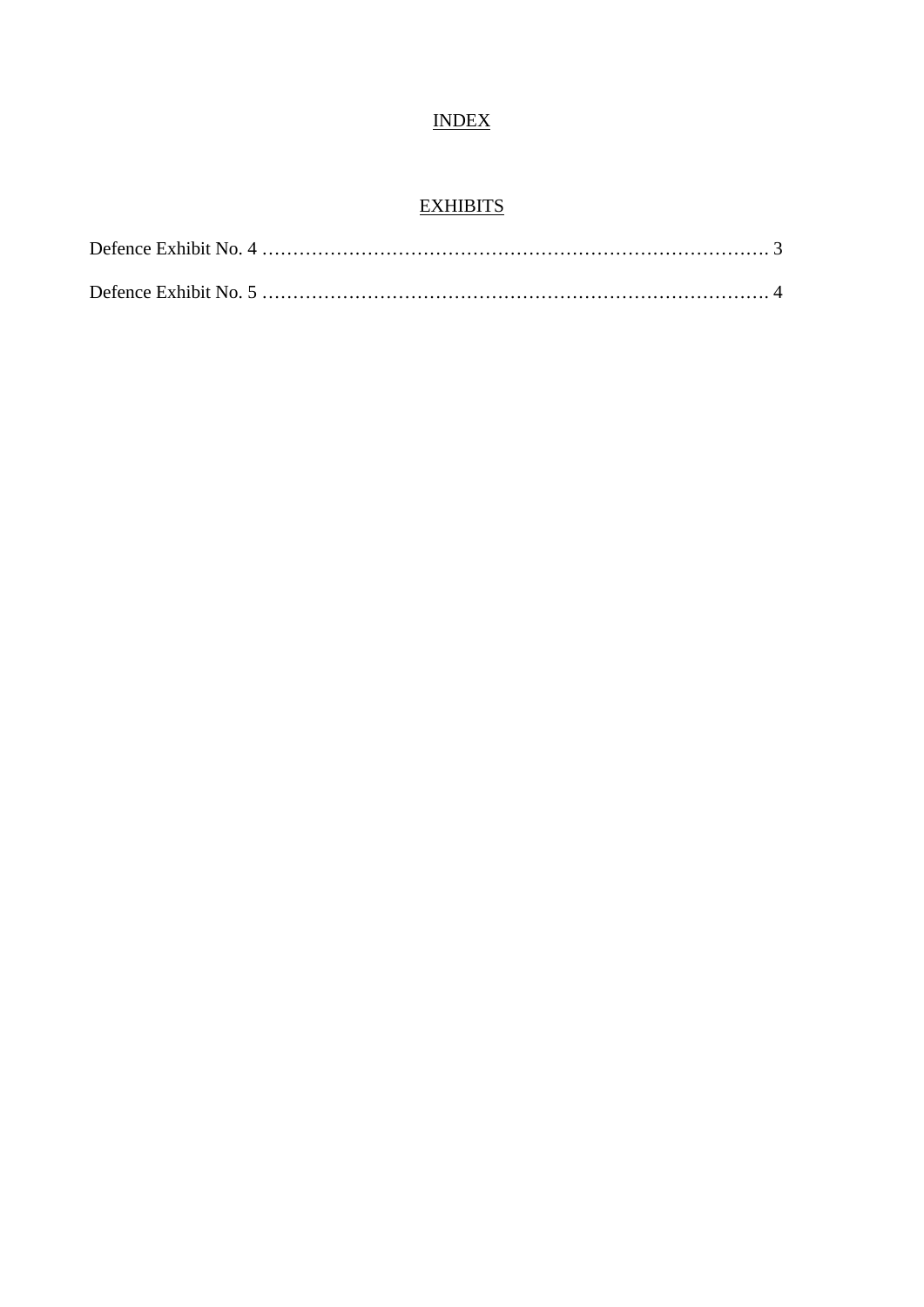|    | NORMAN ET AL<br>14 June 2004                                                                              |
|----|-----------------------------------------------------------------------------------------------------------|
| 1  | MR. PRESIDENT:                                                                                            |
| 2  | The Court resumes its sitting. Mr. Walker, can you call the case please?                                  |
| 3  | MR. WALKER:                                                                                               |
| 4  | This is Case No. SCSL - 2004-14-T, the Prosecutor against Sam Hinga Norman, Moinina Fofana and            |
| 5  | Alieu Kondewa, which is listed for trial.                                                                 |
| 6  | MR. PRESIDENT:                                                                                            |
| 7  | Appearances as before I suppose -- appearances as before?                                                 |
| 8  | MR. CARUSO:                                                                                               |
| 9  | Yes, My Lord.                                                                                             |
| 10 | MR. PRESIDENT:                                                                                            |
| 11 | Can you swear in -- or the interpreters are in place. Well they are still bound by their oath.            |
| 12 |                                                                                                           |
| 13 | Well, the Court would like to observe that we adjourned to today, the 15th of June 2003, at the           |
| 14 | instance of Mr. -- 2004, I am sorry, at the instance of Mr. Sulaiman Tejan-Sie, who said he was asking    |
| 15 | for this adjournment in order to consult members of the former -- of the first Accused former legal       |
| 16 | team as to whether they would agree to -- as to what their position is, coming in, you know, as being     |
| 17 | appointed and designated as stand-by counsel. Is Mr. Tejan-Sie in court?                                  |
| 18 | MR. YILLAH:                                                                                               |
| 19 | May it please Your Honours, Mr. Tejan-Sie is not presently within the walls of the Court.                 |
| 20 | MR. PRESIDENT:                                                                                            |
| 21 | That is okay, he is not in court -- he is not in court. Mr. Tejan-Sie is not in court?                    |
| 22 | MR. YILLAH:                                                                                               |
| 23 | Very well, My Lord.                                                                                       |
| 24 | MR. PRESIDENT:                                                                                            |
| 25 | The Court would like to take a very particular note of the fact that Mr. Tejan-Sie, at whose instance     |
| 26 | this matter was adjourned, is not in court. And I do recollect that we were to adjourn this matter to the |
| 27 | following day, but he did insist and for good reasons, in order to make him -- to give him enough time    |
| 28 | to consult with his colleagues and we thought that we should give him enough time up to date.             |
| 29 |                                                                                                           |
| 30 | Mr. Walker, is there any letter from Mr. Tejan-Sie, you know, excusing his absence or justifying his      |
| 31 | absence from court?                                                                                       |
| 32 | MR. WALKER:                                                                                               |
| 33 | There is, My Lord.                                                                                        |
| 34 | MR. PRESIDENT:                                                                                            |
| 35 | We would like to have a clarification on this letter. Can the Registrar, please, provide us some          |
| 36 | clarification on this because this letter is dated the 8th of June, signed by Mr. Tejan-Sie.              |
| 37 |                                                                                                           |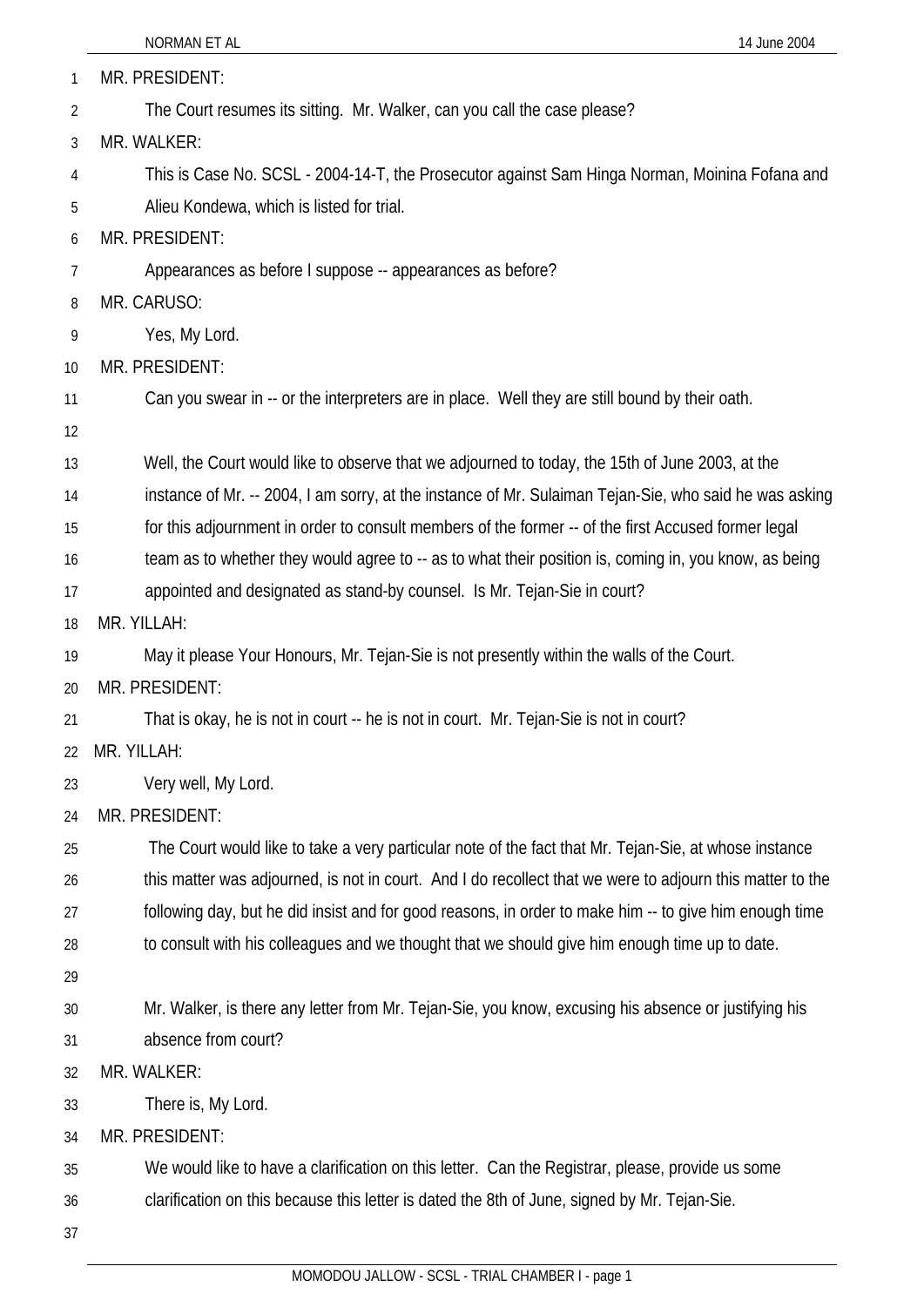| 1              | MR.VINCENT:                                                                                               |
|----------------|-----------------------------------------------------------------------------------------------------------|
| $\overline{2}$ | Your Honour, the letter your have in front of you, which is the original signed by Mr. Sulaiman           |
| 3              | Tejan-Sie, is dated the 8th of June. In fact, this is the letter which Mr. Tejan-Sie submitted to the     |
| 4              | officials of the Special Court which confirmed that, in fact, he would be prepared to act in the capacity |
| 5              | of stand-by counsel when the Court appoint such a team.                                                   |
| 6              |                                                                                                           |
| 7              | There is no letter from him so far, as we are aware, which in any way explains as -                       |
| 8              | MR. PRESIDENT:                                                                                            |
| 9              | That is a question which the Court asked. Is there any letter justifying his absence? This is not the     |
| 10             | letter justifying his absence.                                                                            |
| 11             |                                                                                                           |
| 12             | Can you show that letter to the Prosecution, please? Does the Prosecution have any observations on        |
| 13             | that letter?                                                                                              |
| 14             | MR. CÔTE:                                                                                                 |
| 15             | Only one observation, Your Honour. It seems to contradict the letter of defence sent by                   |
| 16             | Mr. Jenkins-Johnston talking about -- lawyer Jenkins-Johnston talking for his whole team. So I don't      |
| 17             | know where we -                                                                                           |
| 18             | MR. PRESIDENT:                                                                                            |
| 19             | We have taken note of your observation in this regard. Can you show that letter to the first Accused,     |
| 20             | please?                                                                                                   |
| 21             | THE ACCUSED NORMAN:                                                                                       |
| 22             | Sorry, Your Honours, this is my first time of seeing this letter.                                         |
| 23             | MR. PRESIDENT:                                                                                            |
| 24             | Well, we would like to inform you that, you know, for records, the Court wants to admit this letter in    |
| 25             | evidence for purposes of this proceeding.                                                                 |
| 26             | THE ACCUSED NORMAN:                                                                                       |
| 27             | Yes, Your Honour, I want to thank you but even in spite of this, there was a communication from the       |
| 28             | three representative team in -- my previous counsel, that indicated to me that they were unwilling to     |
| 29             | appear for me for any other reason whatsoever.                                                            |
| 30             |                                                                                                           |
| 31             | So, on the basis of that, I made an approach to the Principal Defender to make arrangements which         |
| 32             | I'm sure could be - may be completed or very near completion now.                                         |
| 33             | MR. PRESIDENT:                                                                                            |
| 34             | Thank you. Please, sit down.                                                                              |
| 35             |                                                                                                           |
| 36             | Can I have the letter, please? This letter which is dated the 8th of June 2004 is admitted in evidence    |
| 37             | and marked as Exhibit 3.                                                                                  |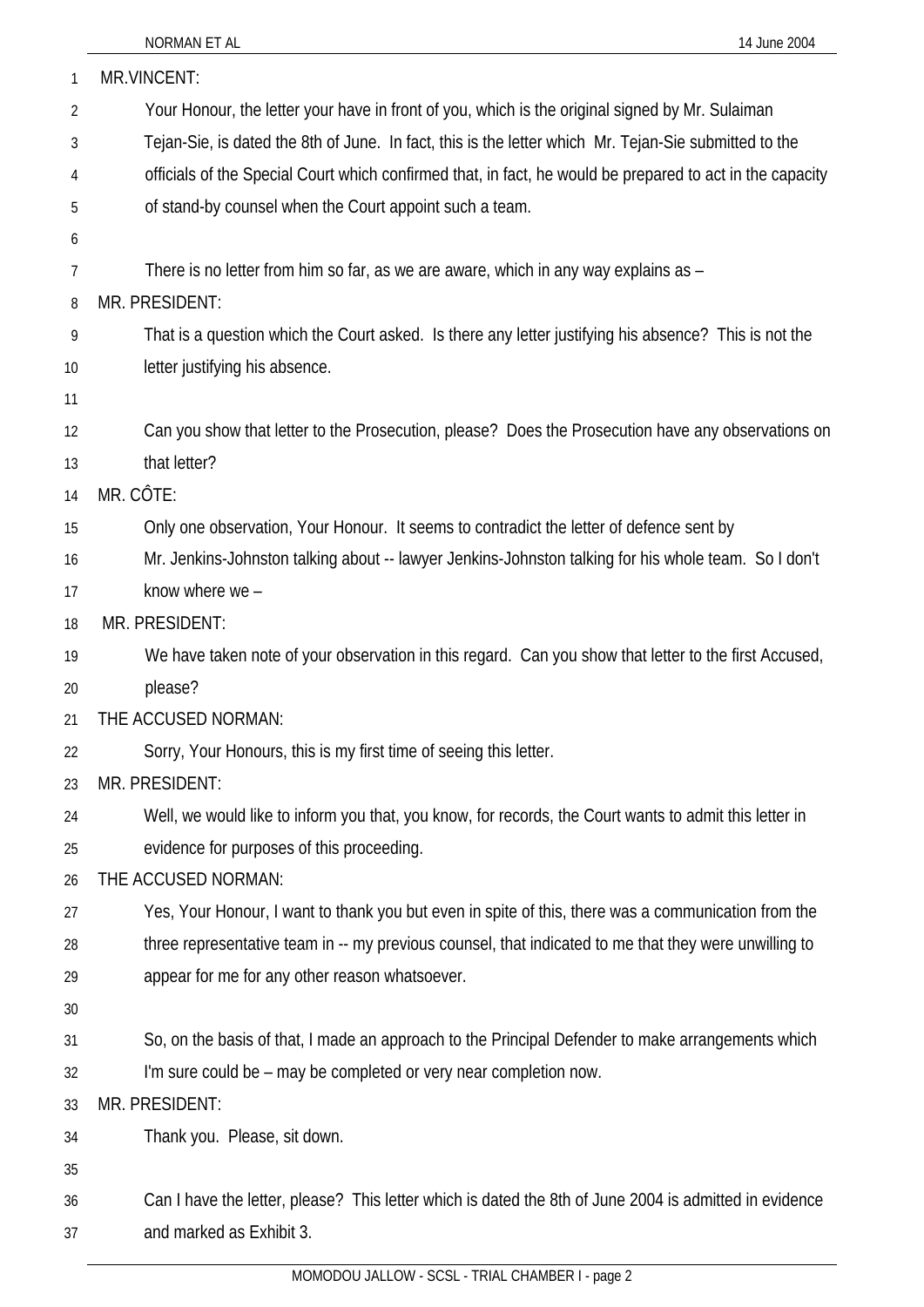|    | NORMAN ET AL<br>14 June 2004                                                                               |
|----|------------------------------------------------------------------------------------------------------------|
| 1  | MR. WALKER:                                                                                                |
| 2  | Exhibit 4, My Lord.                                                                                        |
| 3  | MR. PRESIDENT:                                                                                             |
| 4  | Exhibit 4, okay -- Exhibit 4, okay.                                                                        |
| 5  | (Defence Exhibit 4 admitted)                                                                               |
| 6  | MR. PRESIDENT:                                                                                             |
| 7  | Now, Mr. Registrar, we would like to have some clarification because the first Accused has indicated       |
| 8  | that there is a letter which was written by Mr. Johnston saying that they were all -- they were not going  |
| 9  | to represent him. Are you aware of this letter?                                                            |
| 10 | MR. VINCENT:                                                                                               |
| 11 | Your Honour, yes, I am.                                                                                    |
| 12 | MR. PRESIDENT:                                                                                             |
| 13 | Can you produce the letter for the Court to have a look at it?                                             |
| 14 | MR. VINCENT:                                                                                               |
| 15 | It is dated the 10th of June, it's signed by Mr. Jenkins-Johnston and is copied not extensively, but it is |
| 16 | copied to the Principal Defender, to Mr. Sulaiman Tejan-Sie, other members of the team and to the          |
| 17 | first defendant.                                                                                           |
| 18 | MR. PRESIDENT:                                                                                             |
| 19 | Mr. Walker, can you please show this letter to the Prosecution.                                            |
| 20 | MR. CÔTE:                                                                                                  |
| 21 | We have seen it, Your Honour.                                                                              |
| 22 | MR. PRESIDENT:                                                                                             |
| 23 | You better see it, I want you to see it now because it has not been read, so you do not know the           |
| 24 | contents.                                                                                                  |
| 25 |                                                                                                            |
| 26 | Is that the letter?                                                                                        |
| 27 | MR. WALKER:                                                                                                |
| 28 | Yes.                                                                                                       |
| 29 | MR. PRESIDENT:                                                                                             |
| 30 | Right, can you show it to the first Accused, please?                                                       |
| 31 | THE ACCUSED NORMAN:                                                                                        |
| 32 | Yes, My Lord, that is the letter -- a copy of it.                                                          |
| 33 | MR. PRESIDENT:                                                                                             |
| 34 | The Court would like to have this letter on the record as an exhibit. Does the first Accused have any      |
| 35 | objection to having this letter as an exhibit?                                                             |
| 36 | THE ACCUSED NORMAN:                                                                                        |
| 37 | No objection, My Lord.                                                                                     |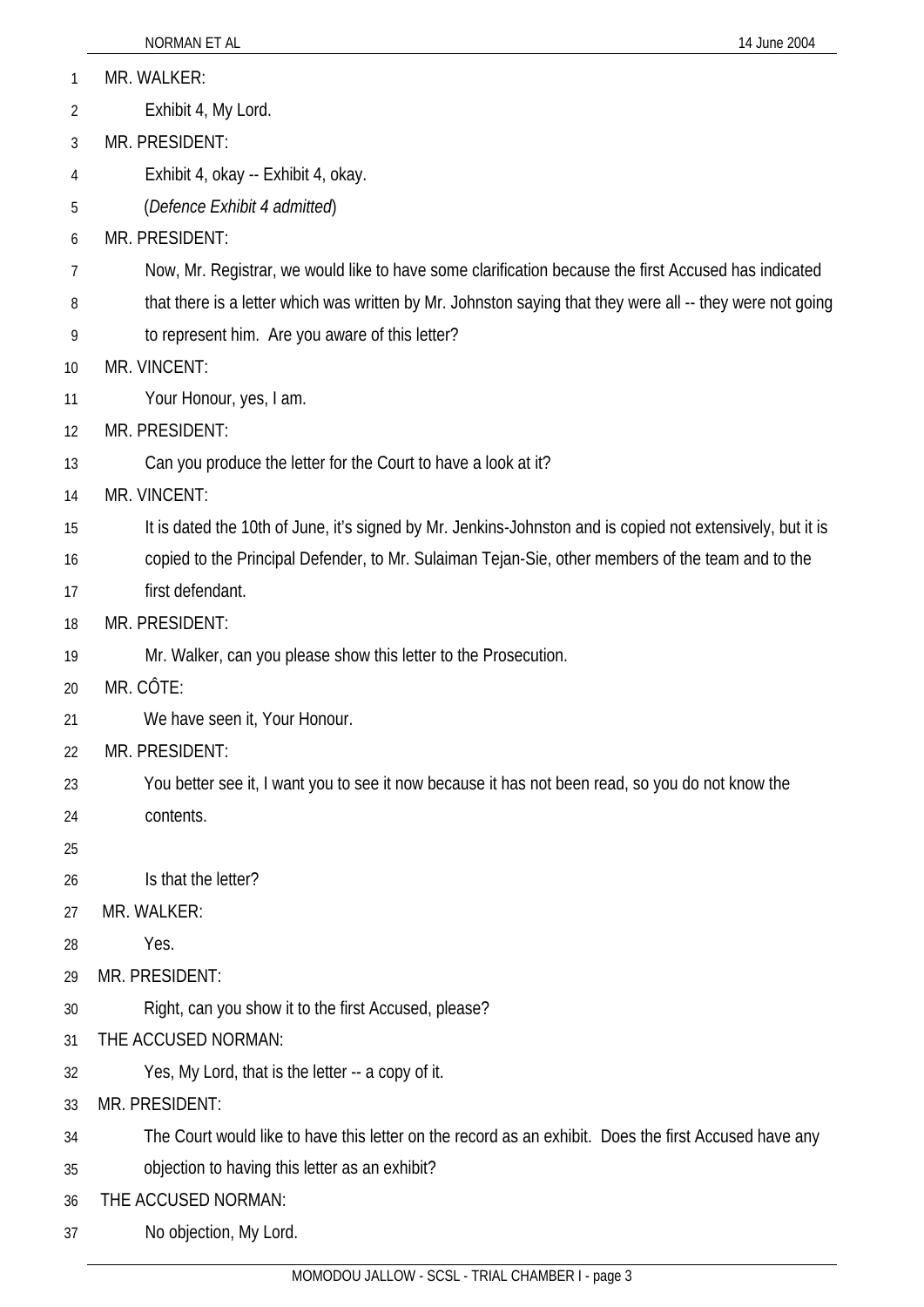1 MR. PRESIDENT:

2 Now, this letter is admitted in evidence and is marked as Exhibit 5.

3 *(Defence Exhibit 5 admitted*)

4 MR PRESIDENT:

5 6 Mr. Walker, can you, please, read Exhibit 4, start with Exhibit 4. Please, read Exhibit 4 to the hearing of the Court.

7 MR. WALKER:

8 Your Honours, it is headed up, "From Mr. Sulaiman Tejan-Sie. Dear officials of the Special Court,

9 whereas after today's court proceedings –"

10 MR. PRESIDENT:

11 12 You go slowly, please, because you are being translated. Please, you go very slowly and audibly. MR. WALKER:

13 14 15 16 17 18 19 20 21 22 23 24 25 26 27 28 "-- whereas, after today's proceedings, the honourable judges indicated, *inter alia* that Mr. Norman may not represent himself as the right to self-representation is qualified; that Mr. Norman shall have some type of counsel assigned to him be it stand-by or otherwise, and that such stand-by or other counsel may include members of his former team; whereas I was approached by officials of the Special Court who enquired whether I would be available to represent Mr. Norman as a stand-by or *amicus* counsel in the interest of justice; whereas I indicated that I would indeed continue to represent Mr. Norman, or be it in an *amicus* stand-by capacity; whereas I have been shown a letter of today written, subsequent to the said hearing, indicating that Mr. Norman seeks not to attend court proceedings in light of today's ruling; whereas I am uncomfortable with the notion of representing one against one's will, particularly one who will not come to court; I hereby, nevertheless, confirm that I will, if called upon by the Judges, Registrar or Principal Defender, continue to act in the best interest of Chief Samuel Hinga Norman by providing a vigorous defence in his behalf. I will also seek, where possible, to include other former team members designated by Chief Norman to said stand-by *amicus* team and work jointly with them in his interest. Accordingly, I shall proceed to appear in trial on Thursday, unless otherwise instructed by the Court. Respectfully, Sulaiman Banja Tejan-Sie." MR. PRESIDENT:

29 Mr. Walker, please don't take your seat. Can you read Exhibit 5, please?

30 MR. WALKER:

31 Certainly, Your Honour.

32

33 34 35 36 37 This is a letter from J.B. Jenkins-Johnston, dated the 10th of June 2004, to the Registrar of the Special Court for Sierra Leone. It reads: "I write for and on behalf of myself, Mr. Sulaiman Banja Tejan-Sie and Ms. Adejatu Tejan, erstwhile members of the Chief Sam Hinga Norman Defence team. We have just had a lengthy meeting at which all aspects of the representation of Chief Norman, particularly the contents of Exhibits 1 and 2 tendered before the Special Court, were fully and frankly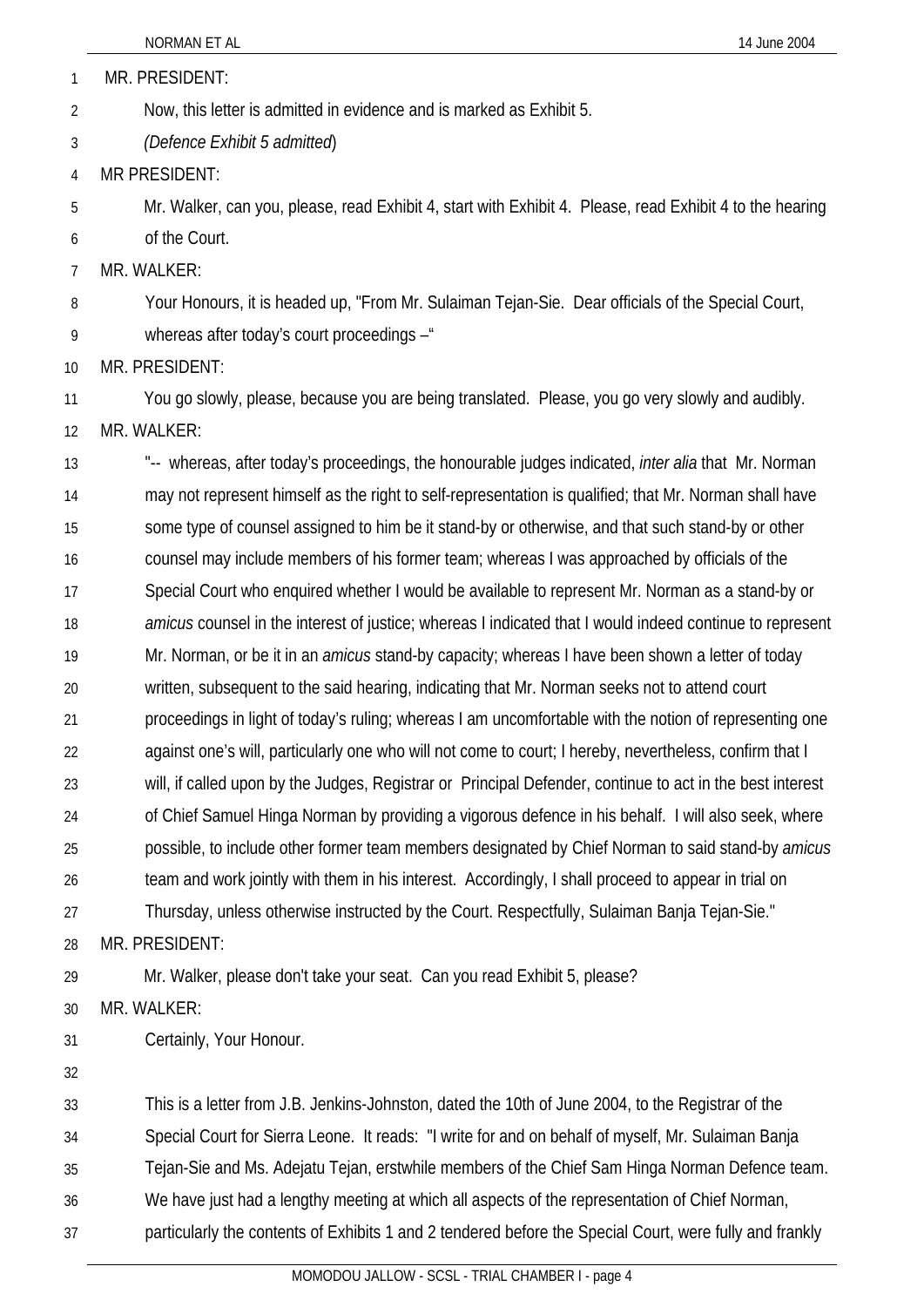|    | 14 June 2004<br>NORMAN ET AL                                                                                 |
|----|--------------------------------------------------------------------------------------------------------------|
| 1  | discussed.                                                                                                   |
| 2  |                                                                                                              |
| 3  | We have unanimously decided, that having considered all the prevailing circumstances, we will not be         |
| 4  | able to represent the first Accused in any of the capacities mentioned in Exhibit 2, that is to say, as      |
| 5  | counsel in the interest of justice, <i>amicus</i> counsel, or stand-by counsel. We have also decided that we |
| 6  | will not return to defend the first Accused in any other capacity in order to allow the first Accused to     |
| 7  | exercise his right to defend himself, as he has insisted since Exhibit 1 was tendered. Signed by J.B.        |
| 8  | Jenkins-Johnston, Esq."                                                                                      |
| 9  | MR. PRESIDENT:                                                                                               |
| 10 | Does the signature of Mr. Sulaiman Tejan-Sie appear on that letter?                                          |
| 11 | MR. WALKER:                                                                                                  |
| 12 | No, My Lord.                                                                                                 |
| 13 | MR. PRESIDENT:                                                                                               |
| 14 | The Court would like to learn from any of the members of the Bar. Mr. Margai.                                |
| 15 | MR. MARGAI:                                                                                                  |
| 16 | Yes, My Lord.                                                                                                |
| 17 | MR. PRESIDENT:                                                                                               |
| 18 | Could you clarify us on this, is -- does Mr. Tejan-Sie practise in the same chamber as Mr. Johnston?         |
| 19 | MR. MARGAI:                                                                                                  |
| 20 | No, My Lord, he doesn't. They have separate chambers.                                                        |
| 21 | MR. PRESIDENT:                                                                                               |
| 22 | They have separate chambers?                                                                                 |
| 23 | MR. MARGAI:                                                                                                  |
| 24 | Yes, My Lord.                                                                                                |
| 25 | MR. PRESIDENT:                                                                                               |
| 26 | Thank you.                                                                                                   |
| 27 |                                                                                                              |
| 28 | Mr. Norman, please.                                                                                          |
| 29 | THE ACCUSED NORMAN:                                                                                          |
| 30 | Yes, My Lord.                                                                                                |
| 31 | MR. PRESIDENT:                                                                                               |
| 32 | This matter is going to -- we are going to adjourn this matter to 3:00 o' clock, this afternoon -- 1500      |
| 33 | hours this afternoon, and it is -- there is a possibility that we will proceed with the trial and we would   |
| 34 | like to inform you in advance, you know, that if you would like to exercise your discretion to make an       |
| 35 | opening statement, you should come very prepared, you know, with the statement or to make the                |
| 36 | statement sometime this afternoon. We thought we should inform you well in advance so that you are           |
| 37 | not taken unaware.                                                                                           |
|    |                                                                                                              |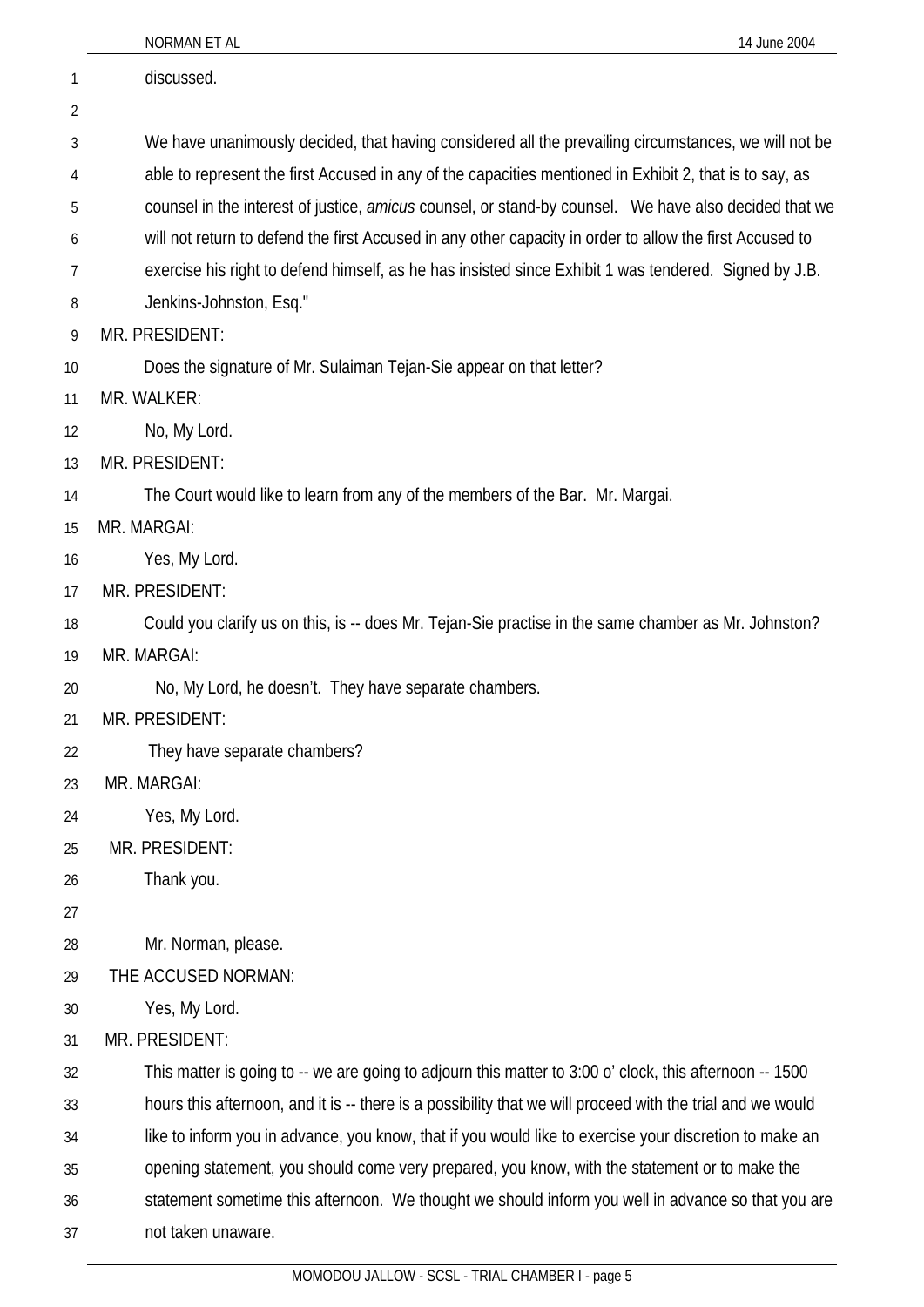|                | NORMAN ET AL<br>14 June 2004                                                                                                                                                                               |
|----------------|------------------------------------------------------------------------------------------------------------------------------------------------------------------------------------------------------------|
| 1              | Will you be ready with making your statement today Mr. Norman?                                                                                                                                             |
| $\overline{2}$ | THE ACCUSED NORMAN:                                                                                                                                                                                        |
| 3              | Well, Your Lords -- Your Lordships, I would like to request that you treat the situation facing me with                                                                                                    |
| 4              | maybe cautious sympathy, in the sense that much as I would like to -- this matter to proceed very                                                                                                          |
| 5              | expeditiously, I would however want to say yes, with a caution that between now and 2:00 today, if I                                                                                                       |
| 6              | have the chance of meeting anyone from the Defence Office, or those who have been contacted                                                                                                                |
| 7              | already and then I have a few minutes of, maybe a conference with any one of them, I will make                                                                                                             |
| 8              | myself being in readiness to start today, Your Lords.                                                                                                                                                      |
| 9              | MR. PRESIDENT:                                                                                                                                                                                             |
| 10             | So what are you asking for precisely, Mr. Norman?                                                                                                                                                          |
| 11             | THE ACCUSED NORMAN:                                                                                                                                                                                        |
| 12             | I'm asking precisely that I be given an opportunity between now and 2 o' clock. It will be very well                                                                                                       |
| 13             | within your own time which you have said to me about 3 o' clock, so that I can have time of meeting                                                                                                        |
| 14             | with someone that has been approached, or the Defence office could be approached.                                                                                                                          |
| 15             | MR. PRESIDENT:                                                                                                                                                                                             |
| 16             | So what you are telling us to do -- what you are asking us to do is to adjourn the matter to 3 o'clock                                                                                                     |
| 17             | and to see what happens thereafter?                                                                                                                                                                        |
| 18             | THE ACCUSED NORMAN:                                                                                                                                                                                        |
| 19             | Yes, My Lord.                                                                                                                                                                                              |
| 20             | <b>MR PRESIDENT:</b>                                                                                                                                                                                       |
| 21             | But we would like to mention to you that we would want to go very expeditiously with this trial.                                                                                                           |
| 22             | THE ACCUSED NORMAN:                                                                                                                                                                                        |
| 23             | I am in sympathy with that and in readiness, Your Lordship.                                                                                                                                                |
| 24             | <b>JUDGE BOUTET:</b>                                                                                                                                                                                       |
| 25             | Mr. Norman, I just would like to remind you that we were at a stage in the process where the                                                                                                               |
| 26             | Prosecution had concluded their opening statement and we asked counsel for each and every                                                                                                                  |
| 27             | accused if they had an opening statement. I would like to again indicate to you that you do not have                                                                                                       |
| 28             | to make such a statement. You may, if you wish to, and your statement, if you make one, is                                                                                                                 |
| 29             | essentially to rebut in part -- to rebut what the Prosecution may have said in their opening statement,                                                                                                    |
| 30             | and if you do make an opening statement, you would be precluded to make such an opening                                                                                                                    |
| 31             | statement at the time of opening your defence later in the process.                                                                                                                                        |
| 32             |                                                                                                                                                                                                            |
| 33             | So, I just want you to be aware of that, and the fact that you had indicated last week that you did wish<br>to make such an opening statement, you should not be -- you should not found yourself bound to |
| 34<br>35       | necessarily make such a statement today if you don't wish to make one. So this is part of the usual,                                                                                                       |
| 36             | normal process. Thank you, Mr. Norman.                                                                                                                                                                     |
| 37             |                                                                                                                                                                                                            |
|                |                                                                                                                                                                                                            |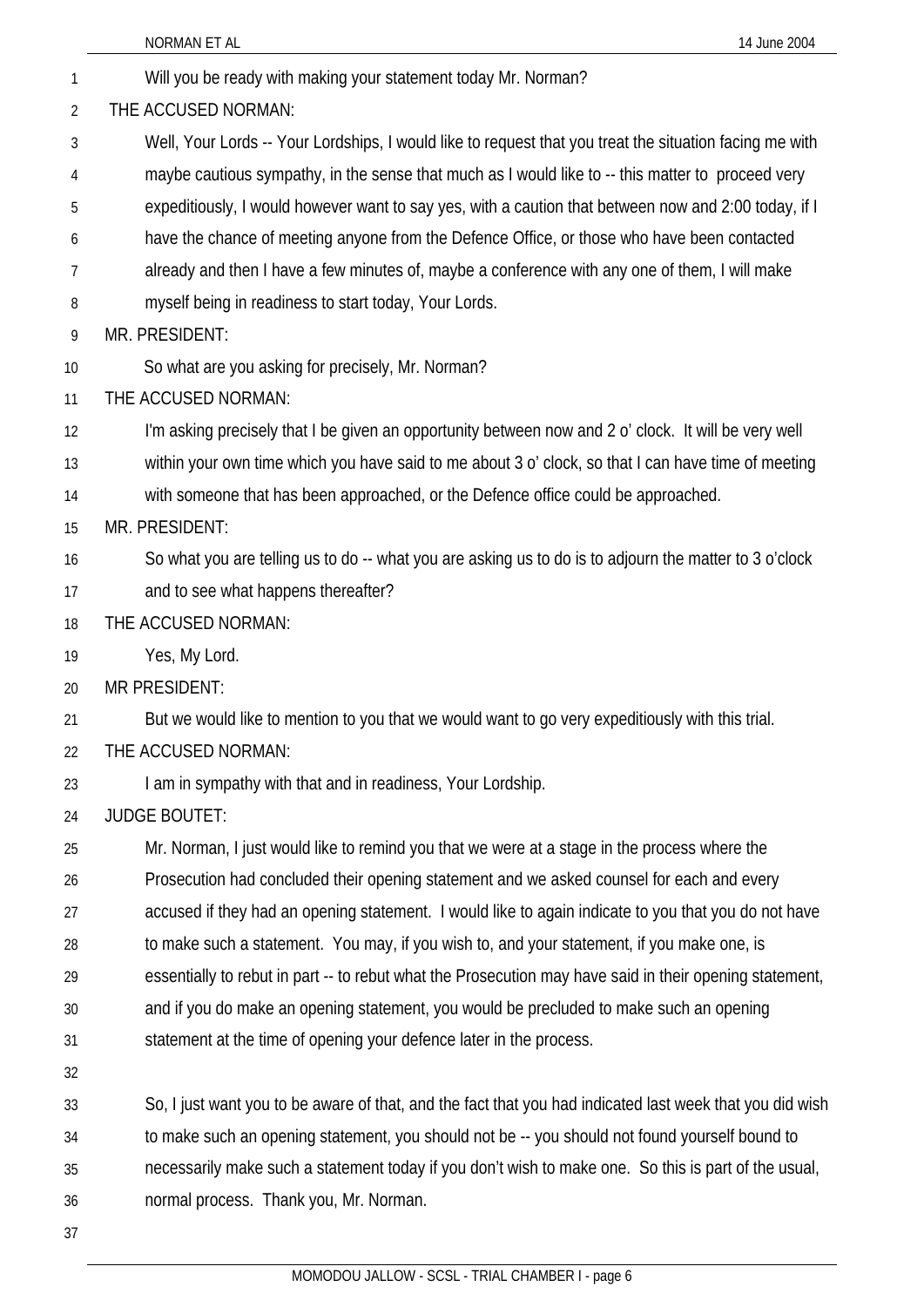| $\mathbf{1}$   | THE ACCUSED NORMAN:                                                                                  |
|----------------|------------------------------------------------------------------------------------------------------|
| $\overline{2}$ | My Lord, if you permit me the opportunity of just making a small comment on that. I would like to    |
| 3              | state, My Lord, that I'm sure Your Lordships are aware of Article 14 and Article 17 under which I am |
| 4              | now appealing to Your Lordships that I be treated -- and this we have to be taken into consideration |
| 5              | also, and so coming around 3:00 o' clock this afternoon, I would like Your Lordship's mind also to   |
| 6              | dilate on that -- on those Articles in my respect.                                                   |
| $\overline{7}$ | MR. PRESIDENT:                                                                                       |
| 8              | The Court will rise and resume this session at 3 o'clock today.                                      |
| 9              | (Court adjourned at 1031H)                                                                           |
| 10             | (Pages 1 to 7 by Momodou Jallow)                                                                     |
| 11             |                                                                                                      |
| 12             |                                                                                                      |
| 13             |                                                                                                      |
| 14             |                                                                                                      |
| 15             |                                                                                                      |
| 16             |                                                                                                      |
| 17             |                                                                                                      |
| 18             |                                                                                                      |
| 19             |                                                                                                      |
| 20             |                                                                                                      |
| 21             |                                                                                                      |
| 22<br>23       |                                                                                                      |
| 24             |                                                                                                      |
| 25             |                                                                                                      |
| 26             |                                                                                                      |
| 27             |                                                                                                      |
| 28             |                                                                                                      |
| 29             |                                                                                                      |
| 30             |                                                                                                      |
| 31             |                                                                                                      |
| 32             |                                                                                                      |
| 33             |                                                                                                      |
| 34             |                                                                                                      |
| 35             |                                                                                                      |
| 36             |                                                                                                      |
| 37             |                                                                                                      |
|                |                                                                                                      |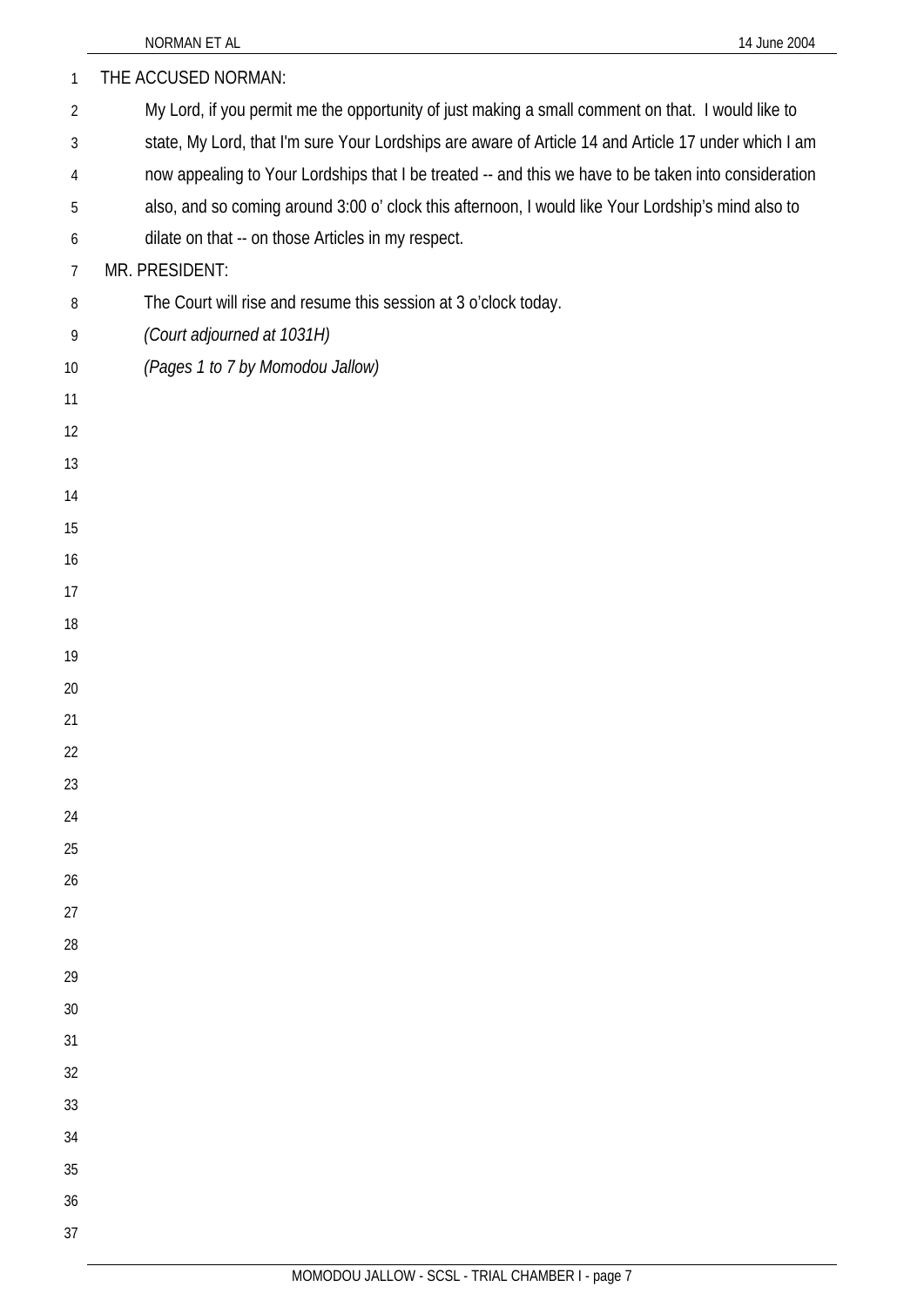|    | NORMAN ET AL<br>14 JUNE 2004                                                                                       |
|----|--------------------------------------------------------------------------------------------------------------------|
| 1  | 1510H                                                                                                              |
| 2  | MR. PRESIDENT:                                                                                                     |
| 3  | The session resumes, and we would like to hear from the Registrar of the Court. If -- Mr. Registrar,               |
| 4  | we want to know whether there has been any communication between you and Mr. Tejan-Sie since                       |
| 5  | we rose this morning.                                                                                              |
| 6  | MR. VINCENT:                                                                                                       |
| 7  | Your Honour, there has been no such communication.                                                                 |
| 8  | MR. PRESIDENT:                                                                                                     |
| 9  | No communication?                                                                                                  |
| 10 | MR. VINCENT:                                                                                                       |
| 11 | No communication at all, Your Honour.                                                                              |
| 12 | MR. PRESIDENT:                                                                                                     |
| 13 | Now, do we -- let me ask this question again: do we have any letter on record excusing his absence                 |
| 14 | from court today?                                                                                                  |
| 15 | MR. VINCENT:                                                                                                       |
| 16 | Your Honour, no, we don't.                                                                                         |
| 17 | MR. PRESIDENT:                                                                                                     |
| 18 | Pardon me?                                                                                                         |
| 19 | MR. VINCENT:                                                                                                       |
| 20 | No, we don't, Your Honour.                                                                                         |
| 21 | MR. PRESIDENT:                                                                                                     |
| 22 | No letter?                                                                                                         |
| 23 | MR. VINCENT:                                                                                                       |
| 24 | No letter.                                                                                                         |
| 25 | MR. PRESIDENT:                                                                                                     |
| 26 | The Chamber, you know, would want to request you, Mr. Registrar, in the interest of upholding our                  |
| 27 | cardinal principles of natural justice of always listening to the other side; the <i>audi alteram partem</i> , and |
| 28 | we would ask you to please take all necessary steps to get in touch with Mr. Tejan-Sie and secure his              |
| 29 | attendance, you know, in court, and inform him that the Chamber would like to see him in court                     |
| 30 | tomorrow at 9:30, tomorrow the 15th of June at 9:30 a.m                                                            |
| 31 | MR. VINCENT:                                                                                                       |
| 32 | Your Honour, that will be done.                                                                                    |
| 33 | MR. PRESIDENT:                                                                                                     |
| 34 | Thank you.                                                                                                         |
| 35 |                                                                                                                    |
| 36 | Mr. Registrar, we would -- the Court -- the Chamber would want to know from you what you have                      |
| 37 | done so far to put in place a stand-by team -- stand-by team of defence lawyers as far as the first                |
|    |                                                                                                                    |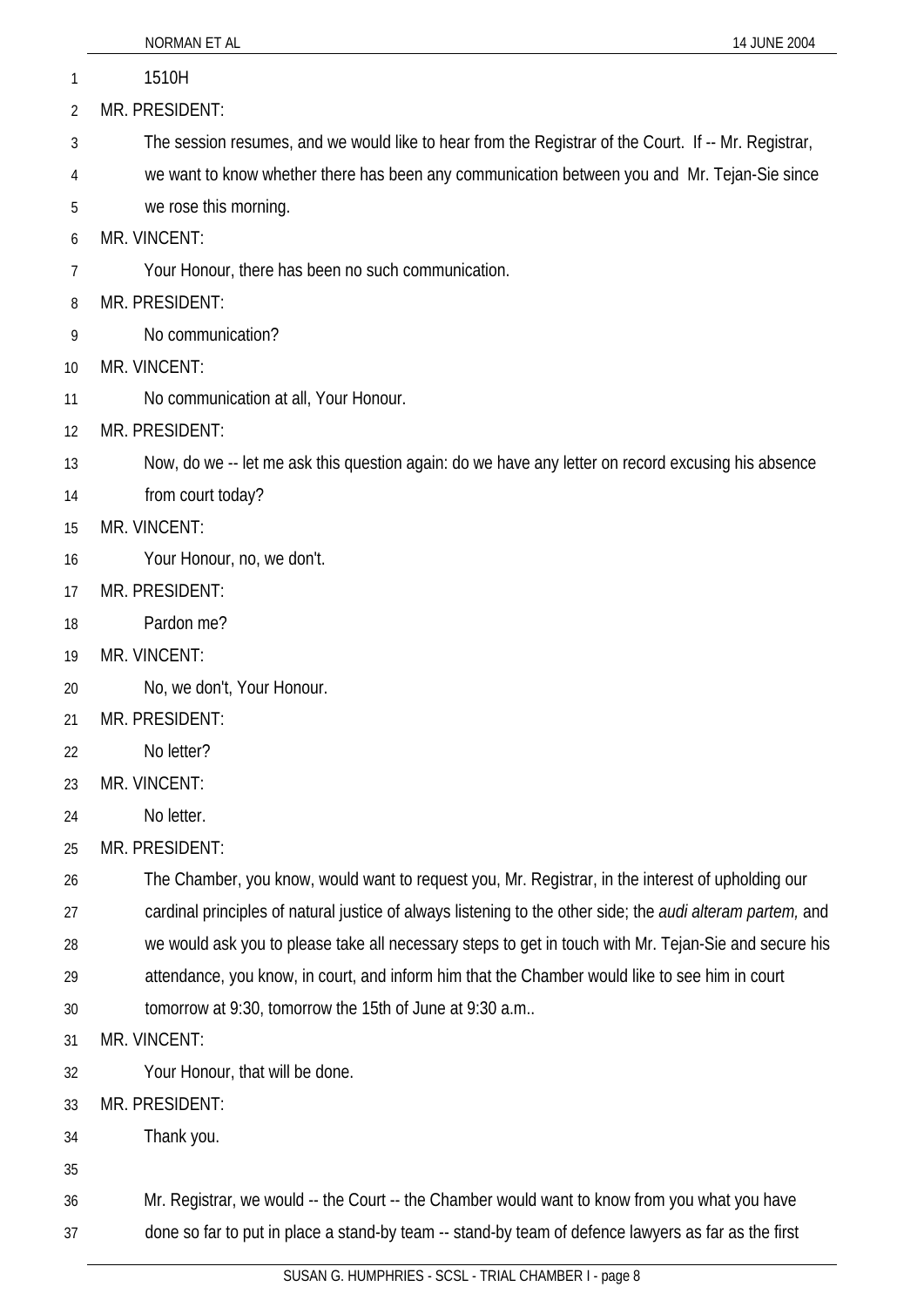|    | <b>NORMAN ET AL</b><br>14 JUNE 2004                                                                       |
|----|-----------------------------------------------------------------------------------------------------------|
| 1  | Accused is concerned in this case, and following our decision of 8th June 2004. Could you please          |
| 2  | inform us on the progress you have made, you know, so far. Let us put the question directly: is the       |
| 3  | team in place, please?                                                                                    |
| 4  | MR. VINCENT:                                                                                              |
| 5  | Your Honour, the team is in place.                                                                        |
| 6  | MR. PRESIDENT:                                                                                            |
| 7  | May we have the composition of the team, please?                                                          |
| 8  | MR. VINCENT:                                                                                              |
| 9  | Certainly, Your Honour, and in delivering the composition of that team I have to say that I am indebted   |
| 10 | to the commitment and work of the Principal Defender in managing to achieve this in the face of very      |
| 11 | difficult circumstances. The following stand-by counsel have been approached and have agreed to           |
| 12 | act in that capacity: Dr. Bu-Buakei Jabbi of Sierra Leone; Mr. John Wesley Hall, Jnr. of the United       |
| 13 | States; Miss Quincy Whitaker of England; and Mr. Tim Owen, QC, of England. In the interim,                |
| 14 | Mr. Ibrahim Yillah, counsel in the Office of the Principal Defender of the Special Court, will also serve |
| 15 | in Mr. Norman's stand-by counsel team.                                                                    |
| 16 | MR. PRESIDENT:                                                                                            |
| 17 | Right. Okay. Thank you very much. You can now take your seat.                                             |
| 18 |                                                                                                           |
| 19 | Are there any other counsel whose names have been read in court? I recognise Mr. Yillah there.            |
| 20 | MR. YILLAH:                                                                                               |
| 21 | I am, Your Honour, yes.                                                                                   |
| 22 | MR. PRESIDENT:                                                                                            |
| 23 | Who else? There is no other member of the team --                                                         |
| 24 | MR. YILLAH:                                                                                               |
| 25 | Not present --                                                                                            |
| 26 | MR. PRESIDENT:                                                                                            |
| 27 | -- which has just been read out? Not presently?                                                           |
| 28 | MR. YILLAH:                                                                                               |
| 29 | Not present.                                                                                              |
| 30 | MR. PRESIDENT:                                                                                            |
| 31 | Not present. Okay. The Court will please rise for ten minutes. The Court rises.                           |
| 32 | (Court recessed from 1515H to 1527H)                                                                      |
| 33 | MR. PRESIDENT:                                                                                            |
| 34 | The session resumes and I will ask for appearances in this matter at this stage. Appearances, please.     |
| 35 | MR. CARUSO:                                                                                               |
| 36 | Yes, Charles Caruso, I am the Prosecutor. To my left is Luc Côte (microphone not activated).              |
| 37 |                                                                                                           |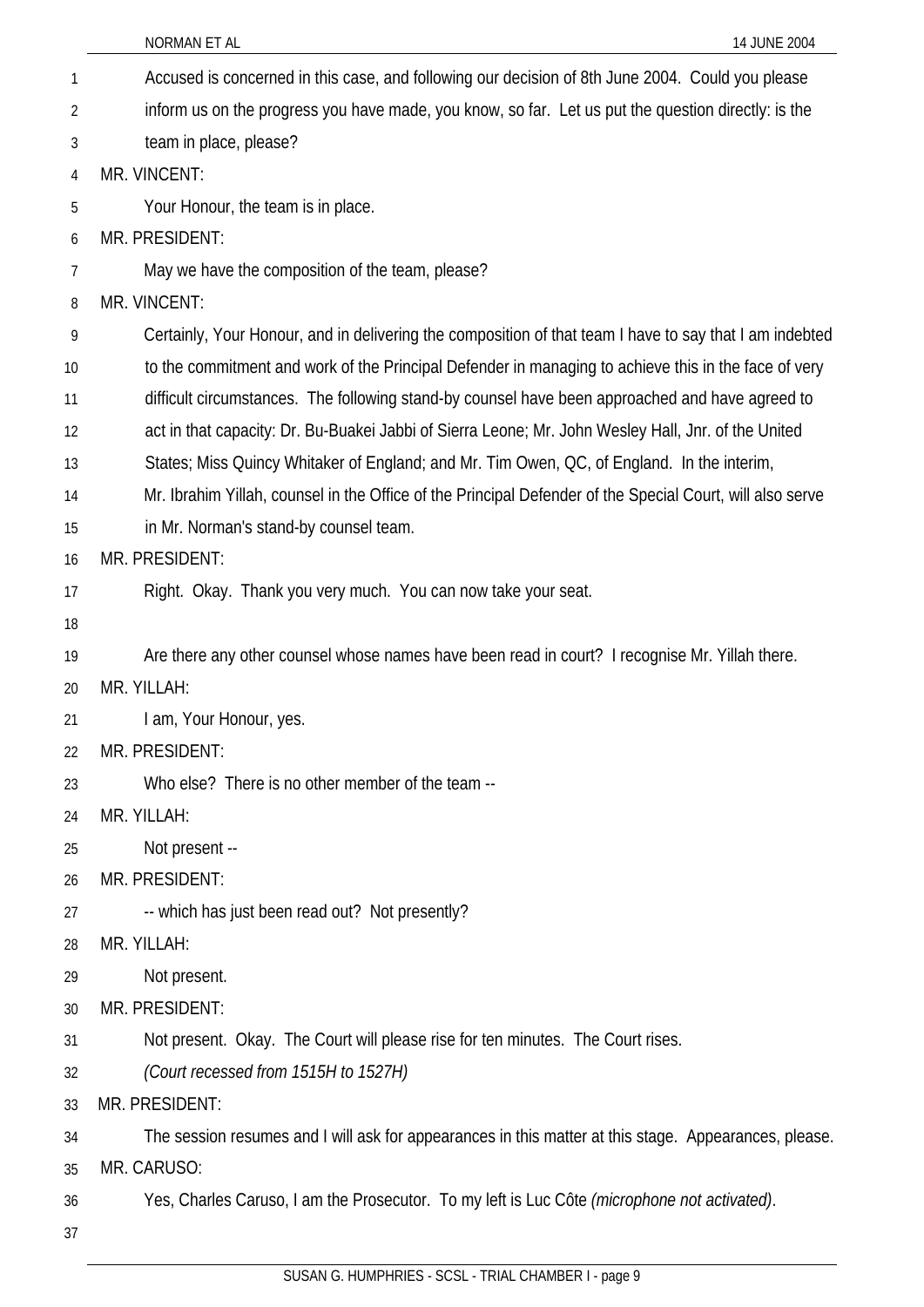1 MR. PRESIDENT:

2 For the first Accused?

3 MR. YILLAH:

4 My Lord, Ibrahim Yillah, from the Defence Office appears as stand-by counsel for the first Accused.

5 MR. PRESIDENT:

6 And, of course, the first Accused is appearing for himself --

7 THE ACCUSED NORMAN:

- 8 Yes, My Lord.
- 9 MR. PRESIDENT:
- 10 -- on the principle of the qualified self-representation.
- 11 THE ACCUSED NORMAN:

12 *(microphone not activated)*

13 MR. PRESIDENT:

14 Right. May we have representations? Let's have everything on record again for the other two

- 15 Accused persons, please.
- 16 MR. BOCKARIE:

17 Your Honour, for the second Accused, Arrow Bockarie, with him, Michael Uiterwaal.

18 MR. PRESIDENT:

19 For the third Accused.

20 MR. MARGAI:

21 May it please Your Lordships, Charles Margai, Yada Williams, Thomas Briody and Ansu Lansana.

22 MR. PRESIDENT:

23 Right, thank you.

24

25 26 The Chamber would like to read out to the parties particularly -- I say particularly for the attention of the first Accused -- a consequential order on the assignment and the Rule of stand-by counsel.

27

28 This order is dated today, the 14th of June 2004.

29

30 31 32 The Trial Chamber of the Special Court for Sierra Leone, composed of Judge Benjamin Mutanga Itoe, Presiding Judge, Judge Bankole Thompson and Judge Pierre Boutet, noting a letter filed by Samuel Hinga Norman addressed to the Principal Defender of the Special Court for Sierra Leone, dated the

- 33 3rd June 2004 indicating his intention to defend himself from that date;
- 34

35 Noting that the Trial Chamber, having received a copy of the aforesaid letter, called upon the

36 37 Accused during the trial session on the 3rd of June 2004 to confirm that this was his letter and that he had prepared this voluntarily. And upon receiving an affirmative answer from the first Accused the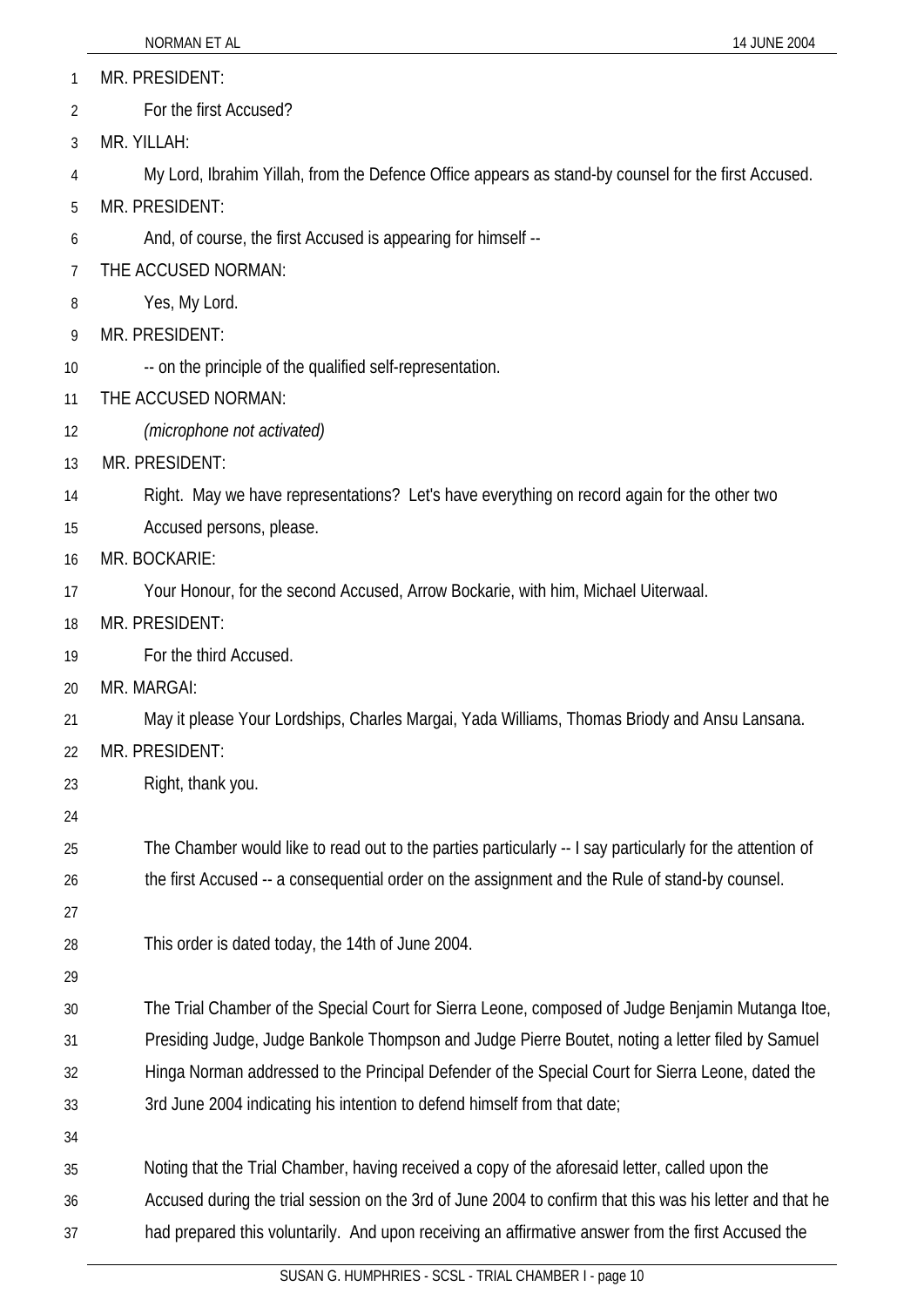2

5

1 Court admitted the letter into the trial records as Exhibit 1;

- 3 4 Noting that during the trial session on the 3rd of June 2004, counsel for the Accused responded to the Court that they accepted the Accused's request for self-representation;
- 6 7 8 9 10 11 12 13 14 15 16 17 Noting the decision on the application of Samuel Hinga Norman for self-representation under Article 17(4)(d) of the Statute of the Special Court, delivered by the Trial Chamber on the 8th of June 2004 where the Trial Chamber held that the Accused has a right to self-representation, but that such a right is qualified and not absolute and can be derogated from should the interests of justice dictate. And ordered in conclusion as follows: that the right to self-representation solicited in this case by the first Accused, Samuel Hinga Norman, can only be exercised with the assistance of counsel to be assigned to the trial and in whatever capacity they are assigned or designated, stand-by or otherwise, without prejudice to the Registrar's discretion to designate, if the first Accused so expresses this desire, members of his former defence team, and this in accordance with the provisions of Article 17 subsection 4(d) of the Statute of the Special Court, the Rules of Procedure and Evidence of the Special Court, and of the provisions of the Directive for the Assignment of Counsel promulgated by the Registrar of the Special Court on the 3rd of October 2003;
- 18

19 20 21 22 23 24 25 26 27 28 Noting a letter filed by the Accused addressed to the Principal Defender of the Special Court for Sierra Leone on the 9th of June 2004, admitted in evidence as Exhibit 2, whereby the Accused informed the Trial Chamber that he had discussed the decision of the Trial Chamber with the Principal Defender and noted that if the decision meant that his right of self-representation could be exercised with the assistance of counsel of his choosing, preferably counsel in the interest of justice, amicus counsel, stand-by counsel, he requested the Principal Defender to contact all members of the Defence -- of his Defence team, national and international, to arrive at the Special Court as soon as possible and to continue assisting him as counsel, namely, counsel in the interests of justice, amicus counsel, standby counsel, and that should such counsel not agree to this, that the Principal Defender notify him so that he could provide further instruction as to the composition of his team of legal assistance;

29

30 31 32 Noting that the letter was verified by the Accused at the trial session on the 10th of June 2004, and that the Accused was advised by the Trial Chamber that stand-by counsel would be assigned to him, whereupon the Accused advised that it was his right to choose his own counsel;

33

34 35 36 37 Noting that the Registrar advised the Trial Chamber at the trial session on the 10th of June 2004 that he had made enquiries about suitable stand-by counsel and had identified one lawyer who would arrive Freetown on the 14th of June 2004 and be briefed by the Principal Defender and supplied to the Trial Chamber and the parties with a curriculum vitae of this lawyer;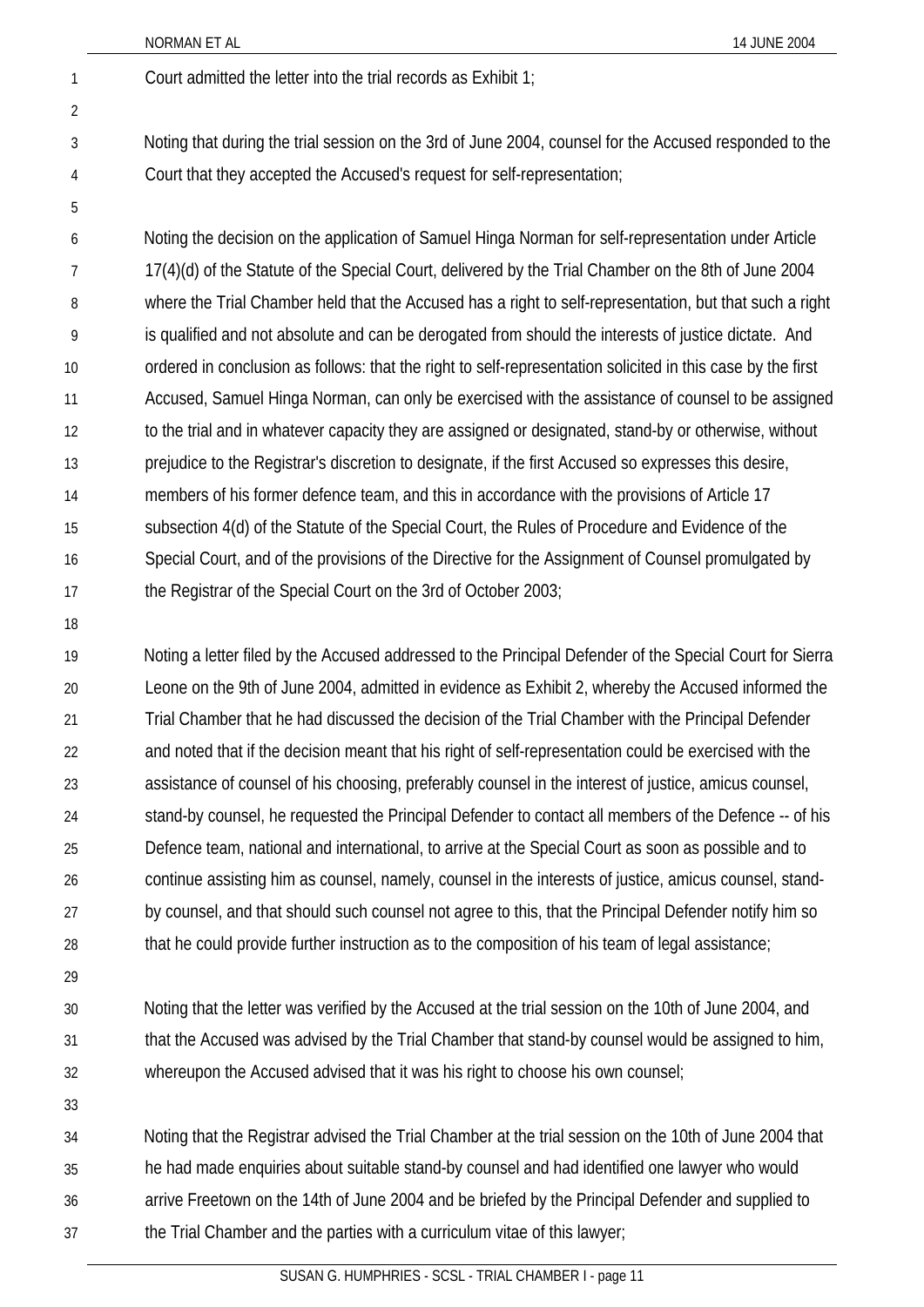| $\mathbf{1}$   | Noting that former counsel for the first Accused, Mr. Tejan-Sie, advised the Trial Chamber at the trial   |
|----------------|-----------------------------------------------------------------------------------------------------------|
| $\overline{2}$ | session on the 10th June 2004 that he had had no opportunity to consult with his former client to         |
| 3              | discuss whether or not his team could be appointed as stand-by counsel for the Accused;                   |
| 4              |                                                                                                           |
| 5              | Noting Article 17(4)(d) of the Statute of the Special Court for Sierra Leone which provides: (4) in the   |
| 6              | determination of any charge against the Accused pursuant to the present Statute, he or she shall be       |
| 7              | entitled to the following minimum guarantees in full equality: (d) to be tried in his or her presence and |
| 8              | to defend himself or herself in person or through legal assistance of his or her own choosing. To be      |
| 9              | informed, if he or she does not have legal assistance, of this right, and to have legal assistance        |
| 10             | assigned to him or her in any case where the interests of justice so require and without payment by       |
| 11             | him or her in such case if he or she does not have sufficient means to pay for it.                        |
| 12             | (Pages 8 to 12 by Susan G. Humphries)                                                                     |
| 13             |                                                                                                           |
| 14             |                                                                                                           |
| 15             |                                                                                                           |
| 16             |                                                                                                           |
| 17             |                                                                                                           |
| 18             |                                                                                                           |
| 19             |                                                                                                           |
| 20             |                                                                                                           |
| 21             |                                                                                                           |
| 22             |                                                                                                           |
| 23             |                                                                                                           |
| 24             |                                                                                                           |
| 25             |                                                                                                           |
| 26             |                                                                                                           |
| 27             |                                                                                                           |
| 28             |                                                                                                           |
| 29             |                                                                                                           |
| 30             |                                                                                                           |
| 31             |                                                                                                           |
| 32<br>33       |                                                                                                           |
| 34             |                                                                                                           |
| 35             |                                                                                                           |
| 36             |                                                                                                           |
| 37             |                                                                                                           |
|                |                                                                                                           |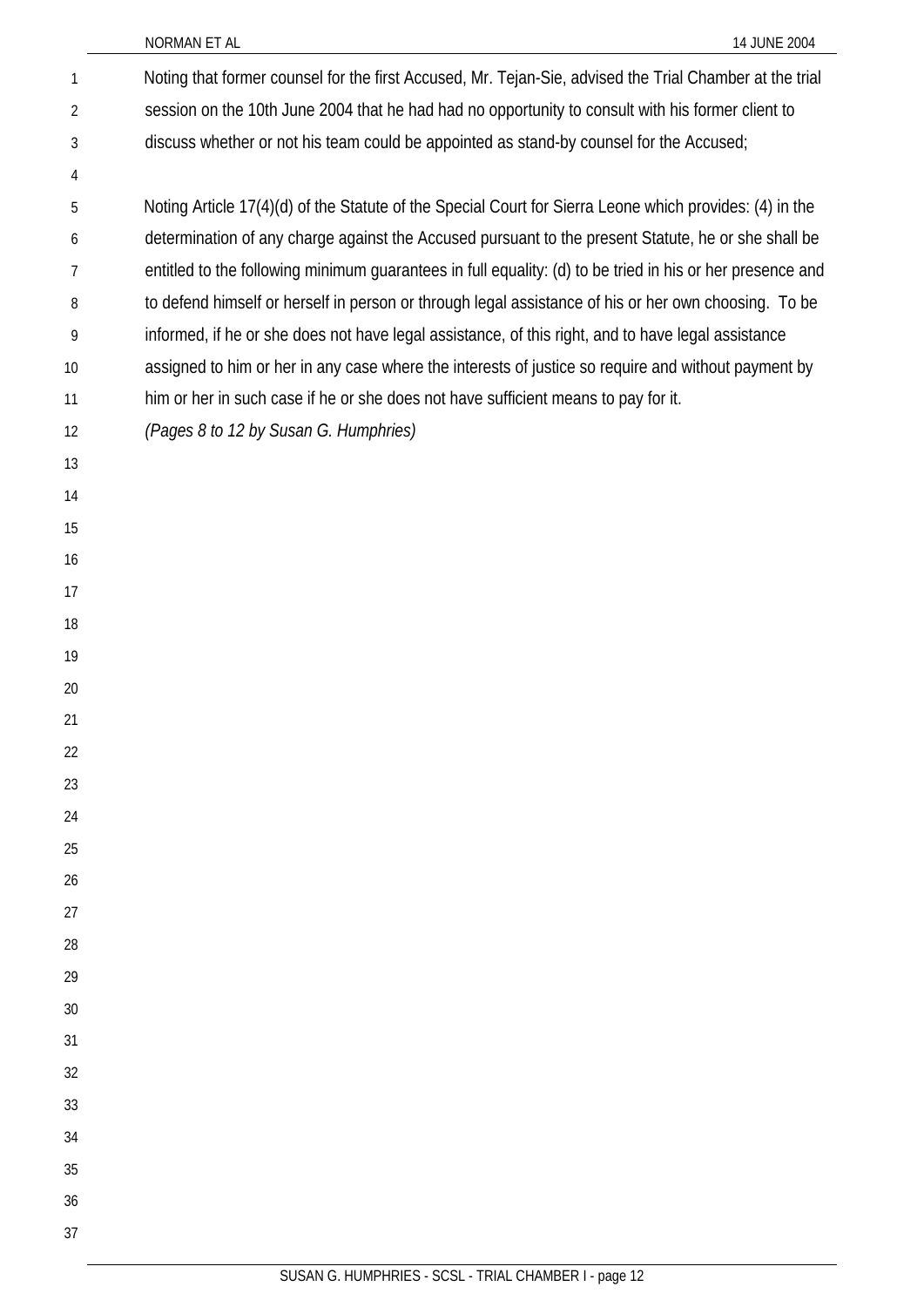|    | NORMAN ET AL<br>14 JUNE 2004                                                                             |
|----|----------------------------------------------------------------------------------------------------------|
| 1  | 1535H                                                                                                    |
| 2  | MR. PRESIDENT: (Continuing)                                                                              |
| 3  | Considering that the right to self-representation is not absolute and that the interest of justice may   |
| 4  | require the assignment of legal assistance;                                                              |
| 5  |                                                                                                          |
| 6  | Considering that the rights to counsel and self-representation does not exclude each other;              |
| 7  |                                                                                                          |
| 8  | Considering that the CDF trial involves multiple defendants and that the rights of each accused          |
| 9  | person must be fully respected at all times throughout the trial process;                                |
| 10 |                                                                                                          |
| 11 | Considering that the right of the Accused to self-representation must be balanced against the rights to  |
| 12 | a fair and expeditious trial;                                                                            |
| 13 |                                                                                                          |
| 14 | Considering that it is in the overall interest of justice to assign a stand-by counsel to assist the     |
| 15 | Accused in the exercise of his rights to self-representation;                                            |
| 16 |                                                                                                          |
| 17 | Considering that stand-by counsel will provide legal assistance to the Accused and ensure the            |
| 18 | safeguard of his rights to a fair and expeditious trial;                                                 |
| 19 |                                                                                                          |
| 20 | Considering that his -- that counsel/client privilege applies to any communications and                  |
| 21 | correspondence between the Accused and stand-by counsel;                                                 |
| 22 |                                                                                                          |
| 23 | Considering that stand-by counsel in providing assistance to the Accused, shall be subject to the        |
| 24 | relevant provisions of the Agreement, the Statute, the Rules, the Rules of Detention, and any other      |
| 25 | rules or regulations adopted by the Special Court, the Headquarters Agreement, the Code of               |
| 26 | Professional Conduct and the Codes of Practice and Ethics governing their profession and, if             |
| 27 | applicable, the Directive on the Assignment of Counsel, as provided for in Rule 44(B) of the Rules;      |
| 28 |                                                                                                          |
| 29 | Considering that the Accused's right to self-representation and the appointment of stand-by counsel,     |
| 30 | includes the right of the Accused to obtain legal advice from counsel of his own choosing.               |
| 31 |                                                                                                          |
| 32 | For the foregoing reasons, and pursuant to Rule 54 of the Rules of Procedure and Evidence of the         |
| 33 | Special Court, hereby orders that stand-by counsel are to be assigned to the Accused to assist him in    |
| 34 | the exercise of his right to self-representation and, for that purpose -- and that for purposes of these |
| 35 | proceedings, further orders that the role of stand-by counsel be strictly defined as follows:            |
| 36 |                                                                                                          |
| 37 | To assist the Accused in the exercise to self-representation.<br>1.                                      |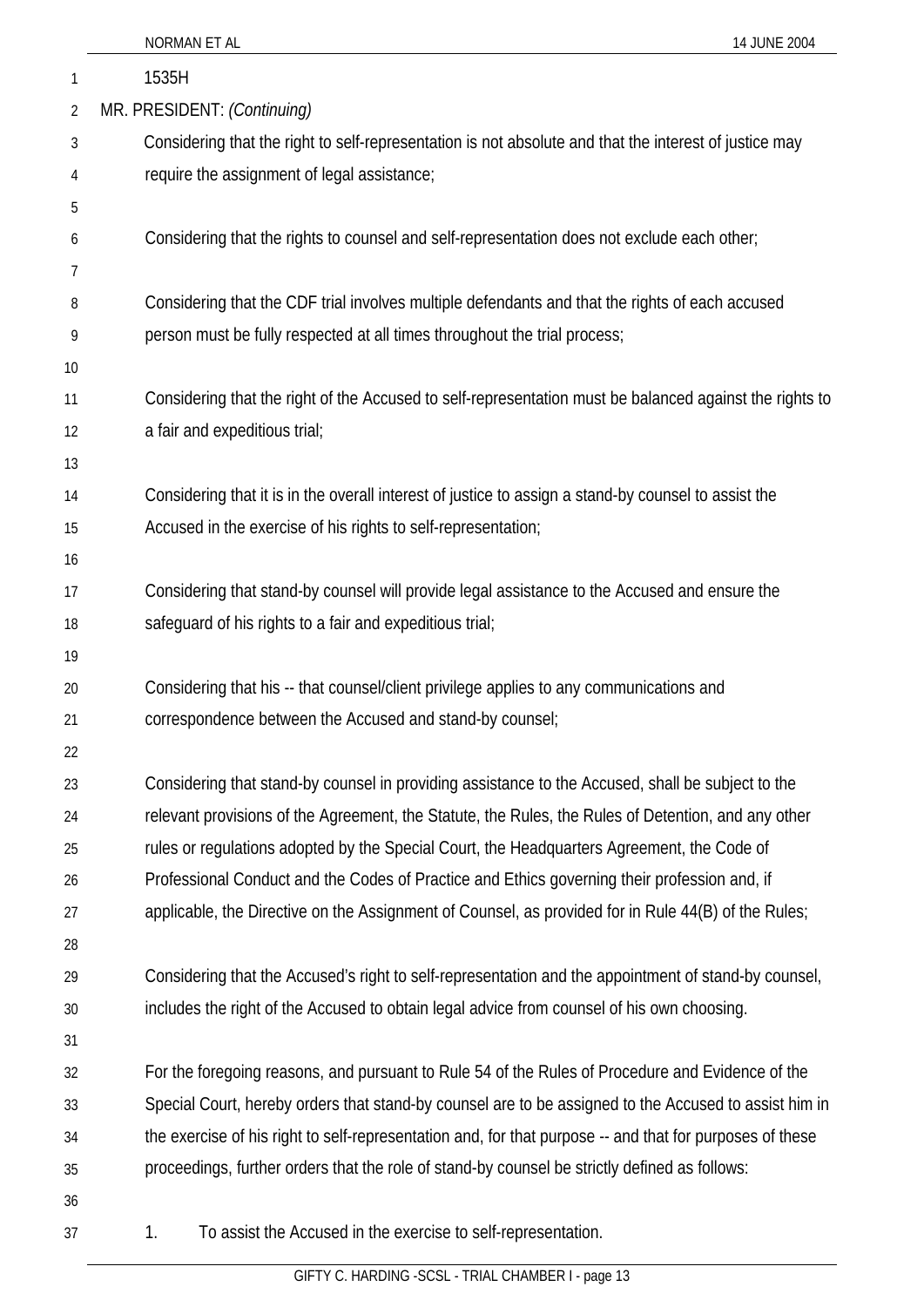|    |     | NORMAN ET AL<br>14 JUNE 2004                                                                          |  |
|----|-----|-------------------------------------------------------------------------------------------------------|--|
| 1  | 2.  | To assist the Accused in the preparation and presentation of his case during the trial -- the         |  |
| 2  |     | trial phase whenever requested to do so by the Accused.                                               |  |
| 3  |     |                                                                                                       |  |
| 4  | 3.  | To actively guide the Accused through the procedures of the trial in accordance with the              |  |
| 5  |     | Statute and the Rules.                                                                                |  |
| 6  |     |                                                                                                       |  |
| 7  | 4.  | To investigate relevant facts and law, identify possible defences and suggest steps to be             |  |
| 8  |     | taken by the Accused.                                                                                 |  |
| 9  |     |                                                                                                       |  |
| 10 | 5.  | To receive all court documents, filings and disclosed material that are received by or sent to        |  |
| 11 |     | the Accused.                                                                                          |  |
| 12 |     |                                                                                                       |  |
| 13 | 6.  | To be present in the courtroom during the proceedings.                                                |  |
| 14 |     |                                                                                                       |  |
| 15 | 7.  | To offer legal advice to the Accused.                                                                 |  |
| 16 |     |                                                                                                       |  |
| 17 | 8.  | To address the Court whenever requested to do so by the Accused or by the Trial Chamber.              |  |
| 18 |     |                                                                                                       |  |
| 19 | 9.  | To put questions to witnesses on behalf of the Accused if called upon to do so by the Trial           |  |
| 20 |     | Chamber, in particular, to sensitive or protected witnesses or in the event of abusive conduct by the |  |
| 21 |     | Accused without depriving the Accused of his right to control the content of the examination.         |  |
| 22 |     |                                                                                                       |  |
| 23 | 10. | To be actively engaged in the substantive preparation of the case and to participate in the           |  |
| 24 |     | proceedings and to be prepared to take over representation of the Accused, should the Accused         |  |
| 25 |     | engage in disruptive conduct or conduct -- or conduct requiring his removal from the courtroom as     |  |
| 26 |     | outlined in Rule 80(B) of the Rules of Procedure and Evidence.                                        |  |
| 27 |     |                                                                                                       |  |
| 28 | 11. | To assemble and present information relevant to all the stages of the proceedings.                    |  |
| 29 |     |                                                                                                       |  |
| 30 | 12. | To refrain from conduct that may directly or indirectly impact adversely on the exercise of the       |  |
| 31 |     | Accused right to self-representation.                                                                 |  |
| 32 |     |                                                                                                       |  |
| 33 |     | Decides, one, that these functions of the stand-by counsel shall be performed under the supervision   |  |
| 34 |     | of the Trial Chamber;                                                                                 |  |
| 35 |     |                                                                                                       |  |
| 36 |     | Two, that stand-by counsel will immediately assist the Accused.                                       |  |
| 37 |     |                                                                                                       |  |
|    |     |                                                                                                       |  |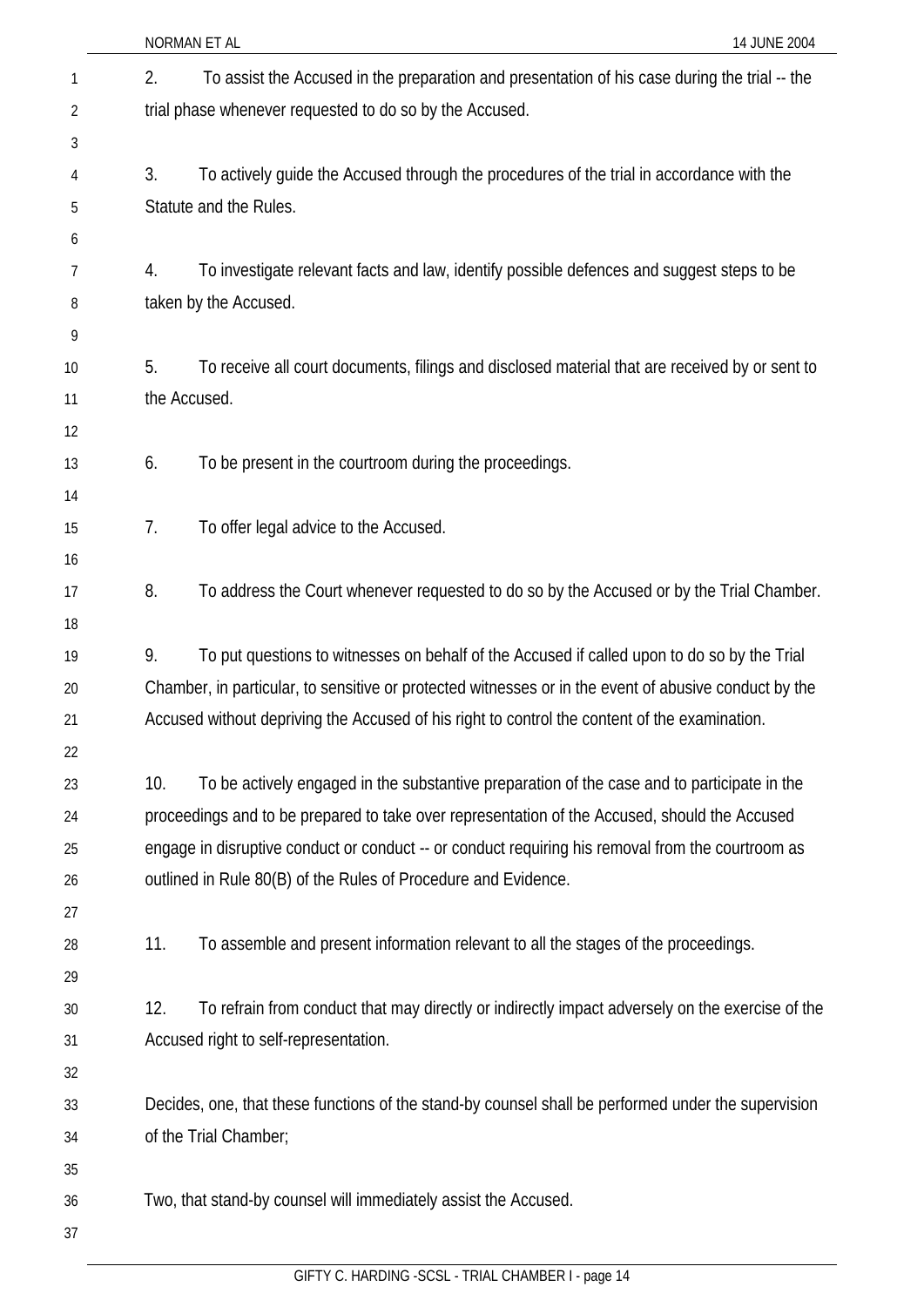| 1              | Three, that the Accused shall conduct his Defence without delay and will conform to the date set for      |
|----------------|-----------------------------------------------------------------------------------------------------------|
| $\overline{2}$ | the trial decided by the Special court so as not to delay the proceedings.                                |
| 3              |                                                                                                           |
| 4              | Orders the Registrar to assign stand-by counsel for the assistance of the Accused.                        |
| 5              |                                                                                                           |
| 6              | Further orders the Registrar, in consultation with the Principal Defender, to immediately assign on a     |
| 7              | temporary basis, a member of the Defence Office pending the assignment and effective presence at          |
| 8              | the proceedings of the stand-by Defence team to assist the Accused as stand-by counsel.                   |
| 9              |                                                                                                           |
| 10             | States that this order may be modified at any time should necessity arise.                                |
| 11             |                                                                                                           |
| 12             | Done at Freetown, this 14th day of June 2004, by Judge Benjamin Mutanga Itoe, the Presiding Judge,        |
| 13             | Judge Bankole Thompson and Judge Pierre Boutet.                                                           |
| 14             |                                                                                                           |
| 15             | I would like to -- I know that this morning we did touch on the issue of making opening statements.       |
| 16             | We did touch on that issue and I know that the first Accused reserved any comment at that time and        |
| 17             | thought that, you know, by now he would be able to let the Court know towards what direction he is        |
| 18             | moving. I would -- I'm not limiting this, you know, to him alone, I'm also directing this question to the |
| 19             | members of the -- to the other Accused persons and to the members of their Defence teams to know          |
| 20             | towards what direction, you know, they want to move.                                                      |
| 21             |                                                                                                           |
| 22             | So, Mr. Norman, we are there now. Can you please let us know what -- where you stand?                     |
| 23             | THE ACCUSED NORMAN:                                                                                       |
| 24             | Thank you, My Lord. I keenly listened to My Lord when you were talking about someone being heard          |
| 25             | from -- by 9:30 tomorrow, and I'm sure you will not deprive me the privilege of hearing what you said.    |
| 26             | I would like to hang on your gown respectably to appeal for the same time tomorrow.                       |
| 27             | MR. PRESIDENT:                                                                                            |
| 28             | You want tomorrow?                                                                                        |
| 29             | THE ACCUSED NORMAN:                                                                                       |
| 30             | Yes, My Lord.                                                                                             |
| 31             | MR. PRESIDENT:                                                                                            |
| 32             | The second Accused.                                                                                       |
| 33             |                                                                                                           |
| 34             | Please sit down, Mr. Norman.                                                                              |
| 35             | MR. BOCKARIE:                                                                                             |
| 36             | Your Honour, as indicated earlier on, we are not -- we do not intend making any opening statement as      |
| 37             | for now.                                                                                                  |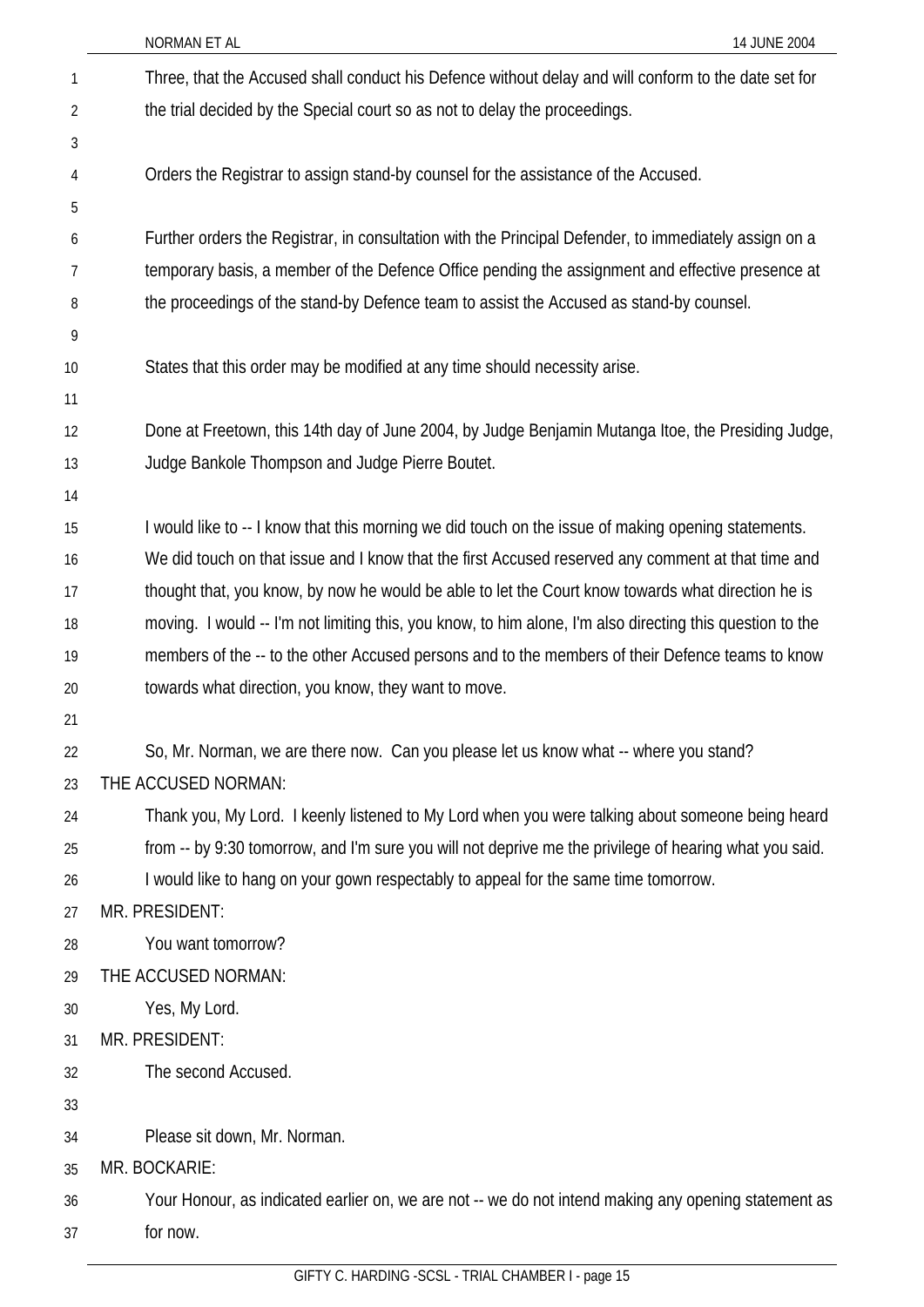|    | NORMAN ET AL<br>14 JUNE 2004                                                                              |
|----|-----------------------------------------------------------------------------------------------------------|
| 1  | <b>JUDGE BOUTET:</b>                                                                                      |
| 2  | Your microphone is not on.                                                                                |
| 3  | MR. BOCKARIE:                                                                                             |
| 4  | I am sorry, Your Honour. As indicated earlier on by the lead counsel, we do not intend making any         |
| 5  | opening statement for now, sir.                                                                           |
| 6  | MR. PRESIDENT:                                                                                            |
| 7  | All right, thank you. Third Accused, please.                                                              |
| 8  | MR. MARGAI:                                                                                               |
| 9  | My Lords, we shall make our opening statement at the close of the Prosecution's case.                     |
| 10 | MR. PRESIDENT:                                                                                            |
| 11 | Thank you.                                                                                                |
| 12 |                                                                                                           |
| 13 | So, Mr. Norman, we are resuming our proceedings tomorrow at 9:30, at 9:30, at least -- a.m You            |
| 14 | know, this gives you at least some time to put yourself together for purposes of your opening             |
| 15 | statement because we would take it tomorrow at about that time.                                           |
| 16 | THE ACCUSED NORMAN:                                                                                       |
| 17 | Thank you, My Lord.                                                                                       |
| 18 | MR. PRESIDENT:                                                                                            |
| 19 | Right.                                                                                                    |
| 20 |                                                                                                           |
| 21 | As we all know, we -- a number of landmark events have characterised this trial since we resumed on       |
| 22 | the 3rd of June 2004, and the Chamber has received from the Registrar a comprehensive report as to        |
| 23 | the source of the 11-day -- days of delay and interruptions since the opening of this trial on the 3rd of |
| 24 | June 2003 -- 2004, I'm sorry.                                                                             |
| 25 |                                                                                                           |
| 26 | From that report, it is the Chamber's view that the fact underlying the delays encountered at the         |
| 27 | beginning of this trial should be clearly stated for the records, considering the right of all accused    |
| 28 | persons to be tried without delay. The following facts on this matter are borne out from that report and  |
| 29 | from the records:                                                                                         |
| 30 |                                                                                                           |
| 31 | The first Accused was arrested on the 10th of March 2003. His Defence team, which comprised               |
| 32 | Mr. James Blyden Jenkins-Johnston, Mr. Sulaiman Banja Tejan-Sie, Ms. Quincy Whitaker and Mr.              |
| 33 | Tim Owen, was initially formed in March 2003 and finalised in July 2003. On the 24th of November          |
| 34 | 2003, Mr. Jenkins-Johnston, entered into a legal services contract with the Special Court and             |
| 35 | executed a statement of availability wherein he undertook to ensure that himself and members of his       |
| 36 | team will, we quote, "represent Mr. Norman to the finality of the case at trial."                         |
| 37 |                                                                                                           |
|    |                                                                                                           |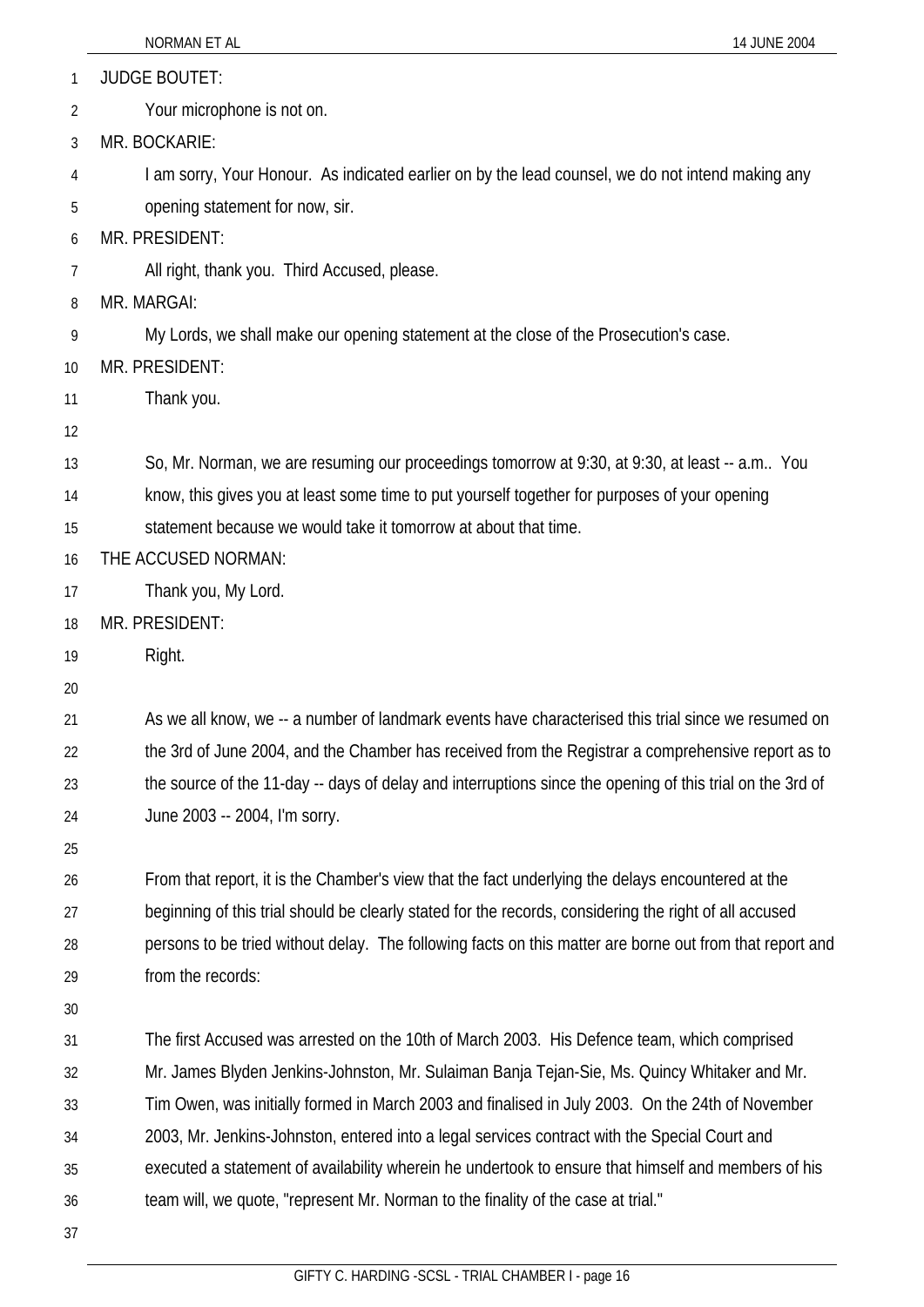On the 28th of April 2004 and on the 3rd of June 2004 *(sic)*, pre-trial conferences were held on this case. On both occasions Mr. Tejan-sie and Mr. Jenkins-Johnston indicated their readiness to proceed with the trial. On the 3rd of June 2004, which was the first day of trial, the first Accused suddenly, and to the surprise of the entire Chamber, informed the Court that he was opting for selfrepresentation and that he no longer wanted to be represented by his designated counsel. This necessitated an adjournment of the trial to Tuesday, the 8th June 2004 for a reasoned decision to be delivered by the Trial Chamber on the first Accused's application to represent himself. On the 8th of June 2004, the Trial Chamber ruled that the first Accused's right to self-representation under Article 17(4)(D) of the Statute is qualified and not absolute and that it could only be exercised with the assistance of stand-by counsel. The first Accused immediately objected to the idea of stand-by counsel and threatened to boycott court attendance since his application was not granted. This ruling, once again, necessitated an adjournment of the proceedings until Thursday, the 10th of June 2004, in order to designate stand-by counsel for the first Accused. On this issue, Mr. Tejan-Sie responded by writing a letter dated the 8th of June 2004, now marked as Exhibit 4, to the officials of the Special Court confirming that he would indeed continue to represent Mr. Norman, albeit, in a stand-by capacity. The first Accused has now reconsidered his position and accepted the Trial Chamber's decision on representation by stand-by counsel composed of counsel in his previous legal team and comprising both national and international counsel. On the 10th June 2004, Mr. Jenkins-Johnston sent a letter to the Registrar dated the 10th of June 2004, and now marked as Exhibit 5, indicated that he and 1 2 3 4 5 6 7 8 9 10 11 12 13 14 15 16 17 18 19 20 21 22 23 24 25 26 27 28 29 30 31 32 Mr. Tejan-sie unanimously decided that they will not represent the first Accused in any capacity. We would like to observe here in the light of the above, that even though the events of the 3rd of June 2004 have delayed the proceedings in this case, the Chamber very confidently affirms that no time spent in ensuring that the rights of the Defence are fully protected and the integrity of the proceedings preserve, should by any stretch of any reasonable imagination or judgment, be considered as wasted or lost or that it indeed constitutes a delay of the judicial process. Having now sorted out this important preliminary issue of legal representation to enable the first

33 34 Accused to properly and credibly conduct his defence, the Chamber is as set, as it indeed was on the 3rd of June 2004, to proceed with this trial without any further delays.

35

36 37 In order, therefore, to ensure the right of the three Accused persons to a fair and expeditious trial without further delay, and following the decision of the Trial Chamber of the 8th of June 2004 and the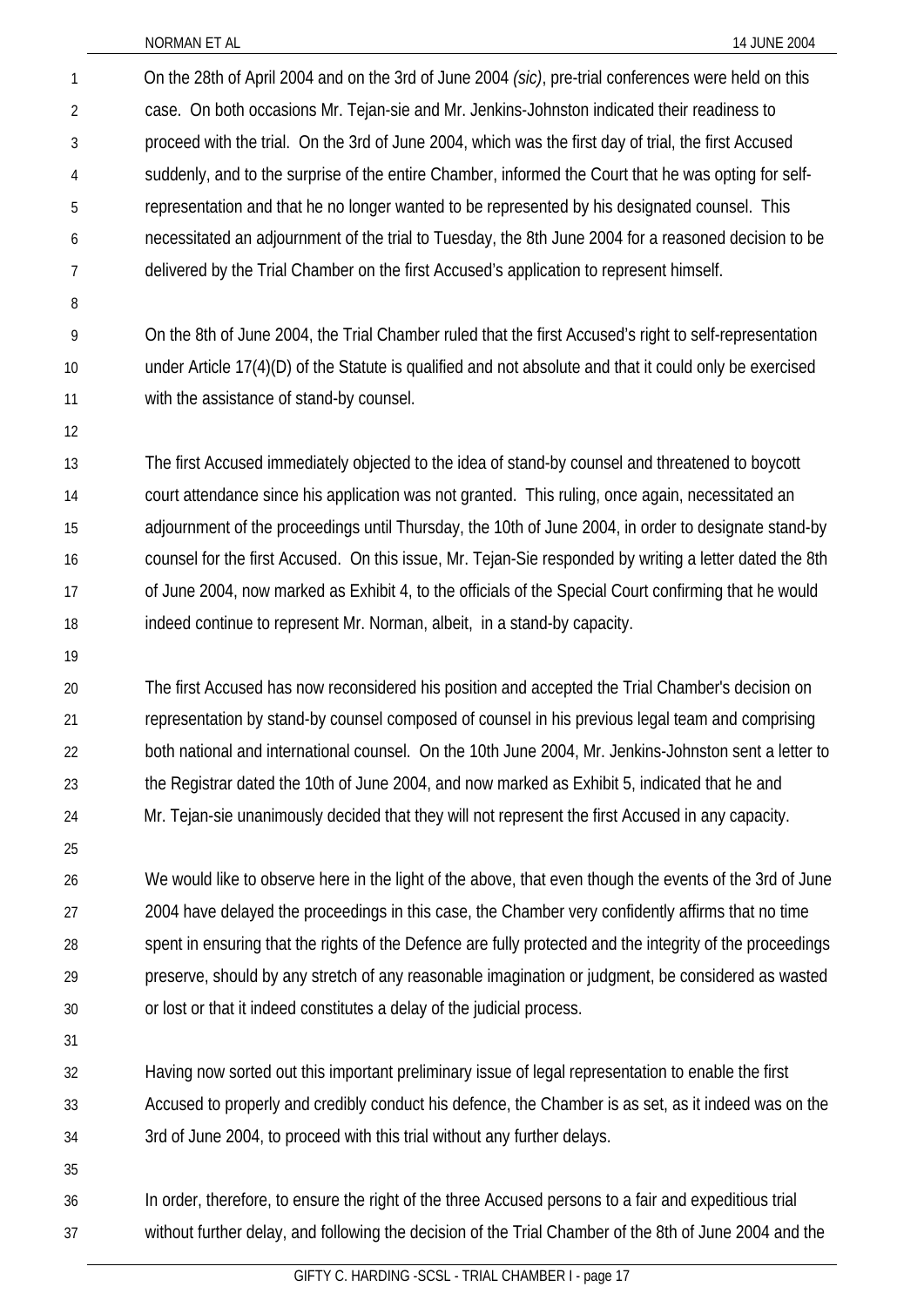| NORMAN ET AL |  |
|--------------|--|
|              |  |

| 1  | consequential order of the 14th of June 2004 on this issue which I have just read, the Trial Chamber         |
|----|--------------------------------------------------------------------------------------------------------------|
| 2  | has been informed by the Registrar that the first Accused stand-by counsel team will comprise the            |
| 3  | following stand-by counsel: Dr. Bu-Buakie Jabbi of Sierra Leone, Mr. John Wesley Hall of the United          |
| 4  | States, Ms. Quincy Whitaker of England, Mr. Tim Owen, QC, Queens Counsel, of England, and, in the            |
| 5  | interim, Mr. Yillah, Ibrahim Yillah, Counsel in the Office of the Principal Defender of the Special Court,   |
| 6  | shall serve in Mr. Norman's stand-by counsel team.                                                           |
| 7  |                                                                                                              |
| 8  | In the light of the foregoing, it is very clear that neither the Court nor the Prosecution nor the Registrar |
| 9  | or the Registry bears any responsibility whatsoever for the delay that has occurred in commencing the        |
| 10 | proceedings in this case.                                                                                    |
| 11 |                                                                                                              |
| 12 | The Chamber now counts on all these counsel to assist it and to work towards contracting the fairness        |
| 13 | and expeditiousness of this trial and protecting the integrity of the proceedings.                           |
| 14 | <b>JUDGE BOUTET:</b>                                                                                         |
| 15 | Mr. Presiding Judge, if I may, I would like to ask the Prosecution at this time that -- whether they         |
| 16 | would be prepared to call their first witness tomorrow, obviously after the Court has heard the opening      |
| 17 | statement by Mr. Norman which --                                                                             |
| 18 | MR. CARUSO:                                                                                                  |
| 19 | Yes.                                                                                                         |
| 20 | <b>JUDGE BOUTET:</b>                                                                                         |
| 21 | -- for the time being we assume will be in the morning, and should that happen tomorrow morning we           |
| 22 | would like to be informed if the Prosecution is ready to proceed to call their first witness tomorrow.       |
| 23 | MR. CARUSO:                                                                                                  |
| 24 | We are, Your Honour. We will be calling our first witness tomorrow, as you wish.                             |
| 25 | <b>JUDGE BOUTET:</b>                                                                                         |
| 26 | Thank you.                                                                                                   |
| 27 | MR. PRESIDENT:                                                                                               |
| 28 | This matter is adjourned to tomorrow at 9:30 a.m. and the Court stands adjourned.                            |
| 29 | (Court adjourned at 1557H)                                                                                   |
| 30 | (Pages 13 to 18 by Gifty C. Harding)                                                                         |
| 31 |                                                                                                              |
| 32 |                                                                                                              |
| 33 |                                                                                                              |
| 34 |                                                                                                              |
| 35 |                                                                                                              |
| 36 |                                                                                                              |
| 37 |                                                                                                              |